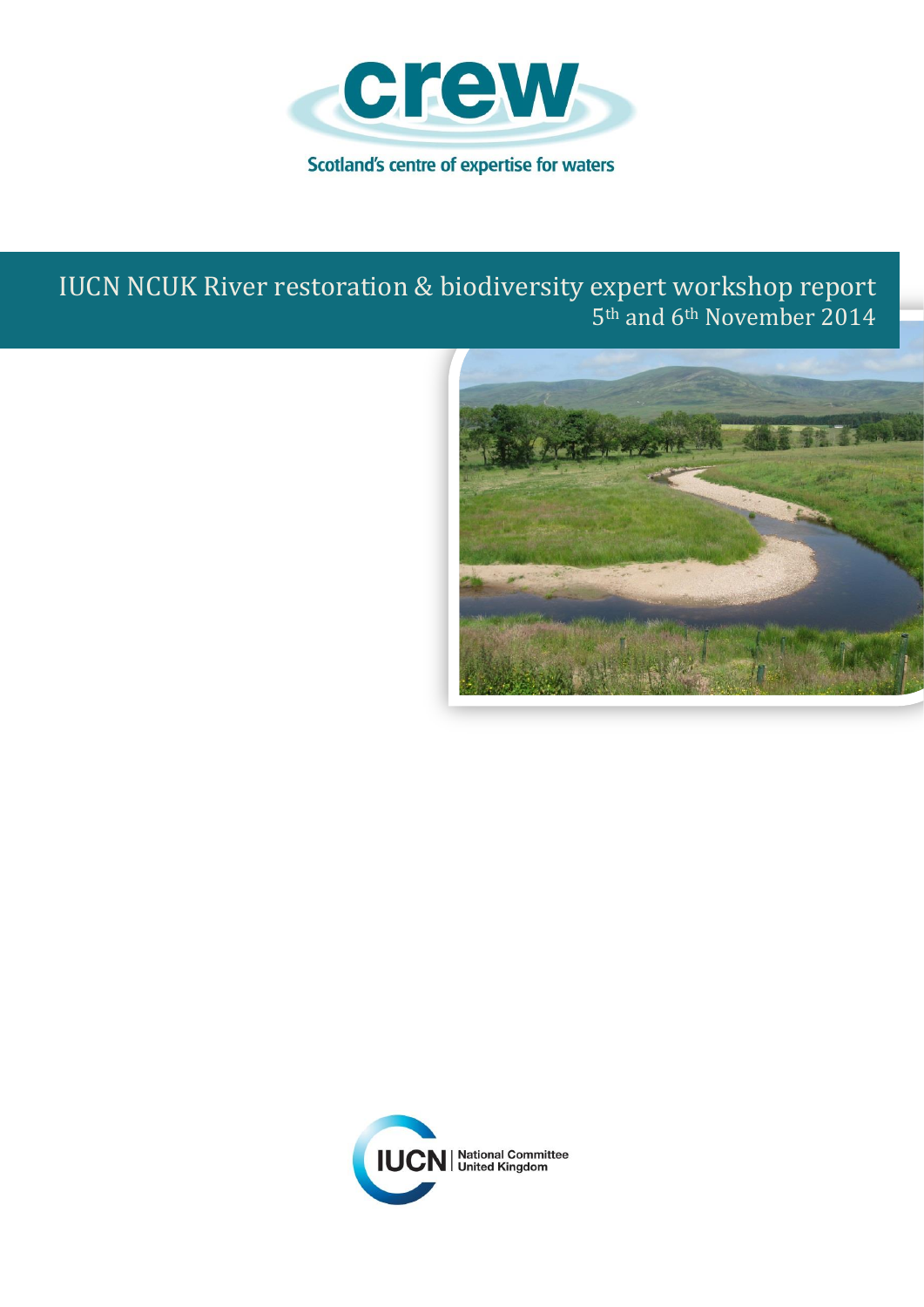

**Published by CREW** – Scotland's Centre of Expertise for Waters. CREW connects research and policy, delivering objective and robust research and expert opinion to support the development and implementation of water policy in Scotland. CREW is a partnership between the James Hutton Institute and all Scottish Higher Education Institutes supported by MASTS. The Centre is funded by the Scottish Government.

This document was produced by: Stephen Addy, Susan Cooksley and Nikki Dodd The James Hutton Institute Craigiebuckler, Aberdeen AB15 8QH

**Please reference this report as follows**: Addy, S., Cooksley, S., and Dodd, N. (2015), IUCN NCUK River restoration & biodiversity expert workshop report, 5th and 6th of November 2014, CREW project number CRW2014\_10. Available online at: crew.ac.uk/publications

**Dissemination status:** Unrestricted. All rights reserved. No part of this publication may be reproduced, modified or stored in a retrieval system without the prior written permission of CREW management. While every effort is made to ensure that the information given here is accurate, no legal responsibility is accepted for any errors, omissions or misleading statements. All statements, views and opinions expressed in this paper are attributable to the author(s) who contribute to the activities of CREW and do not necessarily represent those of the host institutions or funders.

Cover photograph courtesy of: Stephen Addy (the Rottal Burn, Angus, Scotland in July 2013 after remeandering was completed in August 2012)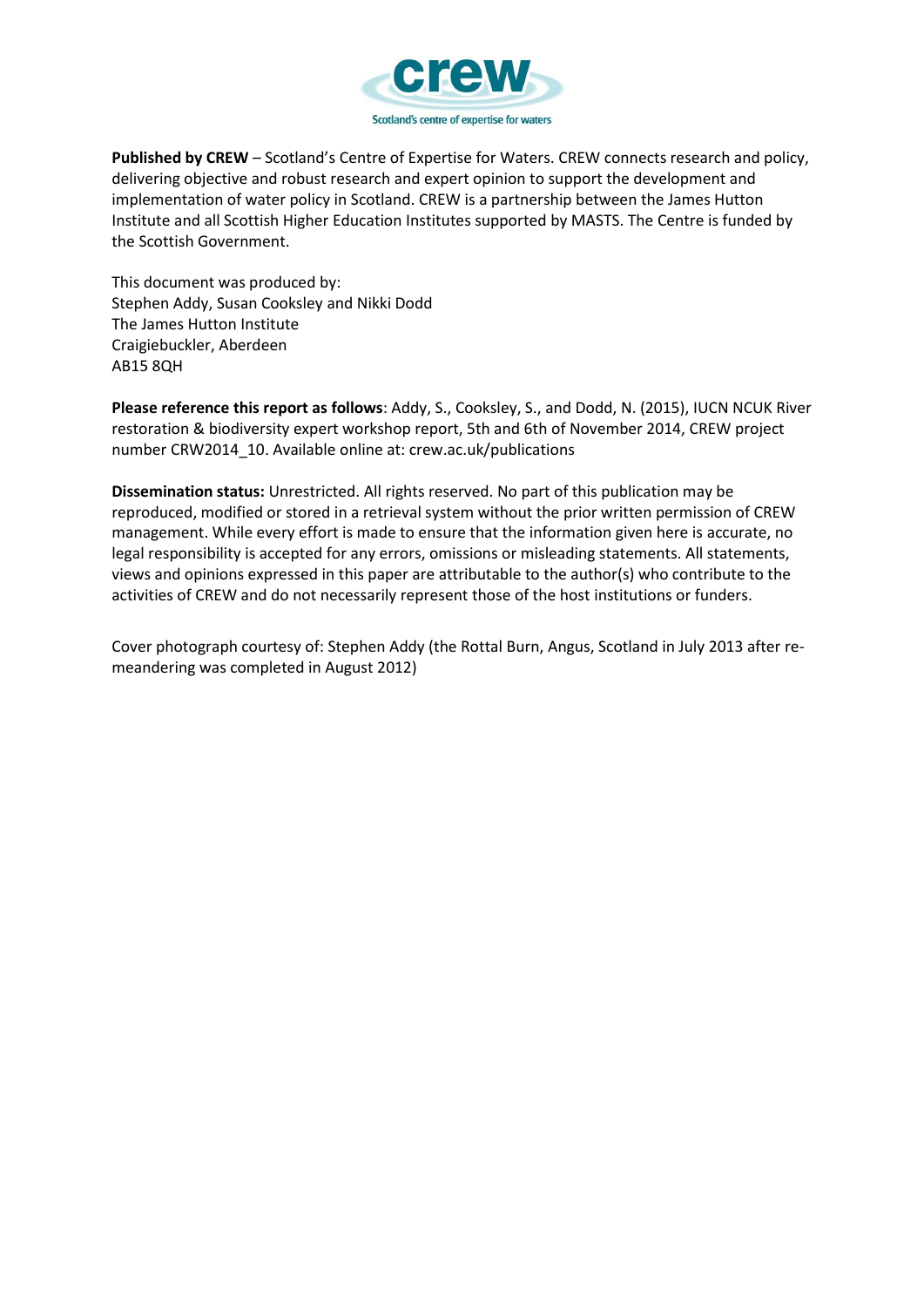

## **CONTENTS**

| 1.0 |  |
|-----|--|
| 2.0 |  |
| 3.0 |  |
|     |  |
|     |  |
|     |  |
|     |  |
|     |  |
| 4.0 |  |
| 5.0 |  |
|     |  |
|     |  |
|     |  |
|     |  |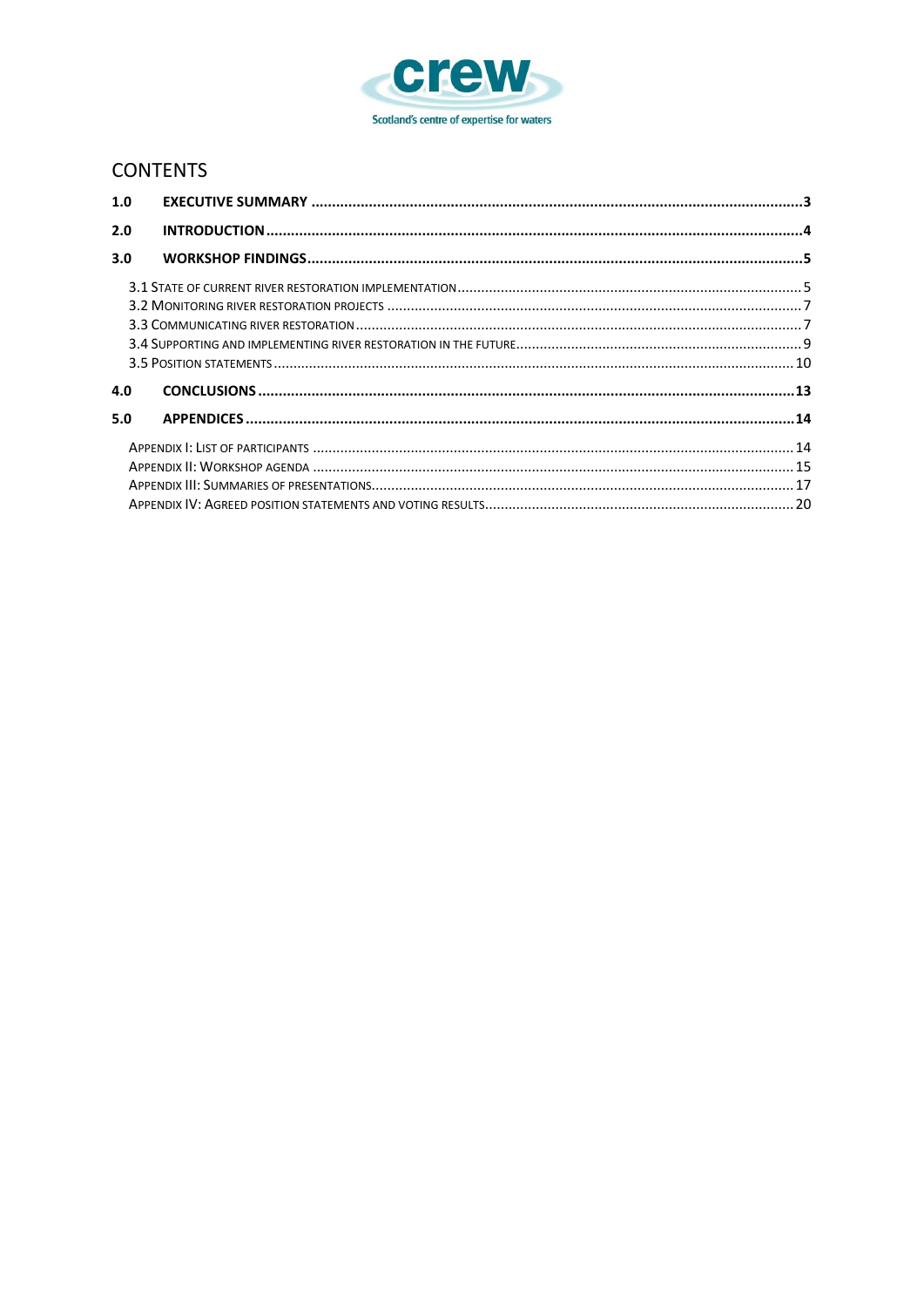

## <span id="page-3-0"></span>1.0 Executive summary

## **Background to research**

Restoration of river habitats by restoring physical habitats offers significant opportunities for improvements to biodiversity. To date in the UK and Republic of Ireland (RoI) there have been many different examples and types of restoration work undertaken. Despite this progress there remain issues relating to the quality of the evidence base for restoration, its implementation and its promotion as a viable strategy to improve river biodiversity, ecosystem status and maintain the key services that we rely on.

To help promote river restoration throughout the UK and RoI, a three-phase project is being carried out with the support of the International Union for Conservation of Nature (IUCN) National Committee UK (NCUK). Phase 1 reviewed the literature on river restoration (Ecus Ltd., in press). As part of the second phase of the project, a workshop featuring the combined expertise of specialists in river restoration was held on  $5<sup>th</sup>$  and  $6<sup>th</sup>$  November 2014 in Liverpool to discuss:

- 1) The progress of river restoration in the UK and Ireland.
- 2) The evidence base for the effectiveness of restoration projects.
- 3) How the success of projects should be communicated.
- 4) The future directions and priorities for river restoration.

In total, 44 experts from 28 different institutions and groups attended. This document summarises the activities and discussions from the workshop.

## **Main findings**

- To date, river restoration activity has mainly been driven by fishery interests with a smaller number of projects driven by interests in water quality, morphology, policy (e.g. Water Framework Directive) and wider social issues (e.g. managing flood risk). The majority of river restoration projects have been undertaken in lowland areas and in rivers with a low energy status.
- A key constraint on river restoration is the lack of an evidence base for its effectiveness. This is needed to help promote and inform its wider implementation. A further barrier is a lack of awareness of the purpose and need for river restoration. Pre-conceived perceptions within communities need to be challenged in order to gain support for projects.
- The value of monitoring is impaired by limited timeframes (typically <5 years), an underappreciation of its importance as a key component of any restoration project and a lack of measurement of key factors (e.g. costs, social benefits and biological response). A greater commitment to robust monitoring over longer timescales that aims to measure the full range of costs, benefits and biophysical responses in selected 'flagship sites' would greatly improve the evidence base.
- Effective and early communication is important for gaining support from stakeholders to implement restoration projects. A range of education tools have been successfully used to gain project buy-in but there is a need to provide tangible incentives and, in some cases, negotiate to reach a compromise position.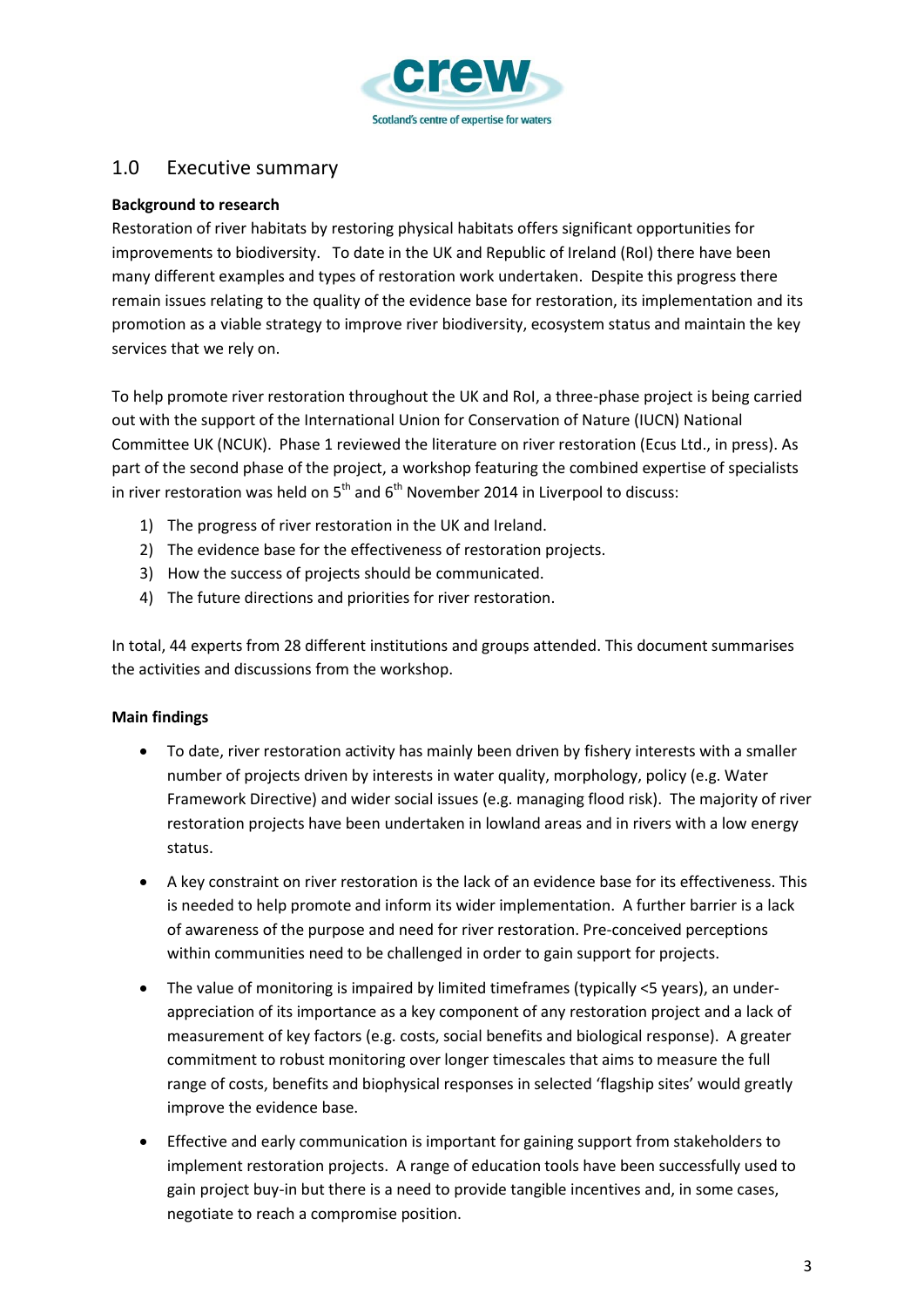

 Combining an ecosystems services approach with the biodiversity conservation agenda may represent a way forward to strengthen the case for river restoration strategies.

## <span id="page-4-0"></span>2.0 INTRODUCTION

On the 5<sup>th</sup> and 6<sup>th</sup> November 2014, the International Union for Conservation of Nature (IUCN) National Committee UK (NCUK) invited 44 experts from the UK and Ireland to share their experiences and identify future directions for river restoration. The workshop formed part of Phase 2 of a three phase project that aims to promote river restoration in its role of conserving or improving biodiversity and ecosystem services in the UK and Ireland. The workshop was hosted and supported financially by IUCN NCUK and convened under the banner of the IUCN. The workshop organising group was Chris Mahon (IUCN NCUK), Phil Boon and Angus Tree (Scottish Natural Heritage) and Martin Janes (River Restoration Centre).

The delegates who attended the workshop (see Appendix I for full list of participants) came from a wide range of backgrounds, including academia, consultancy, government agencies, fishery boards and NGOs. Of the 44 that attended, 17 were from England, 14 from Scotland, 5 from Wales, 4 from Ireland and 4 from Northern Ireland. Over the two days, brief presentations and intervening discussions were themed around the following topics:

- Current state of river restoration in the UK and Ireland.
- The need and evidence for process-based restoration.
- How to improve understanding and evidence in those areas where there is still significant uncertainty.
- Measuring the success of river restoration projects.

The full programme of the workshop is shown in Appendix II and brief summaries of the presentations are given in Appendix III.

At the end of the workshop, participants offered position statements on a range of aspects of river restoration and these were put to the vote. The aim of this exercise was to determine the degree of consensus relating to implementation, the evidence base and how to proceed in the future. Section 3.5 and Appendix IV give the statements made and voting results. After the workshop, participants were given the opportunity to offer additional statements and vote on these.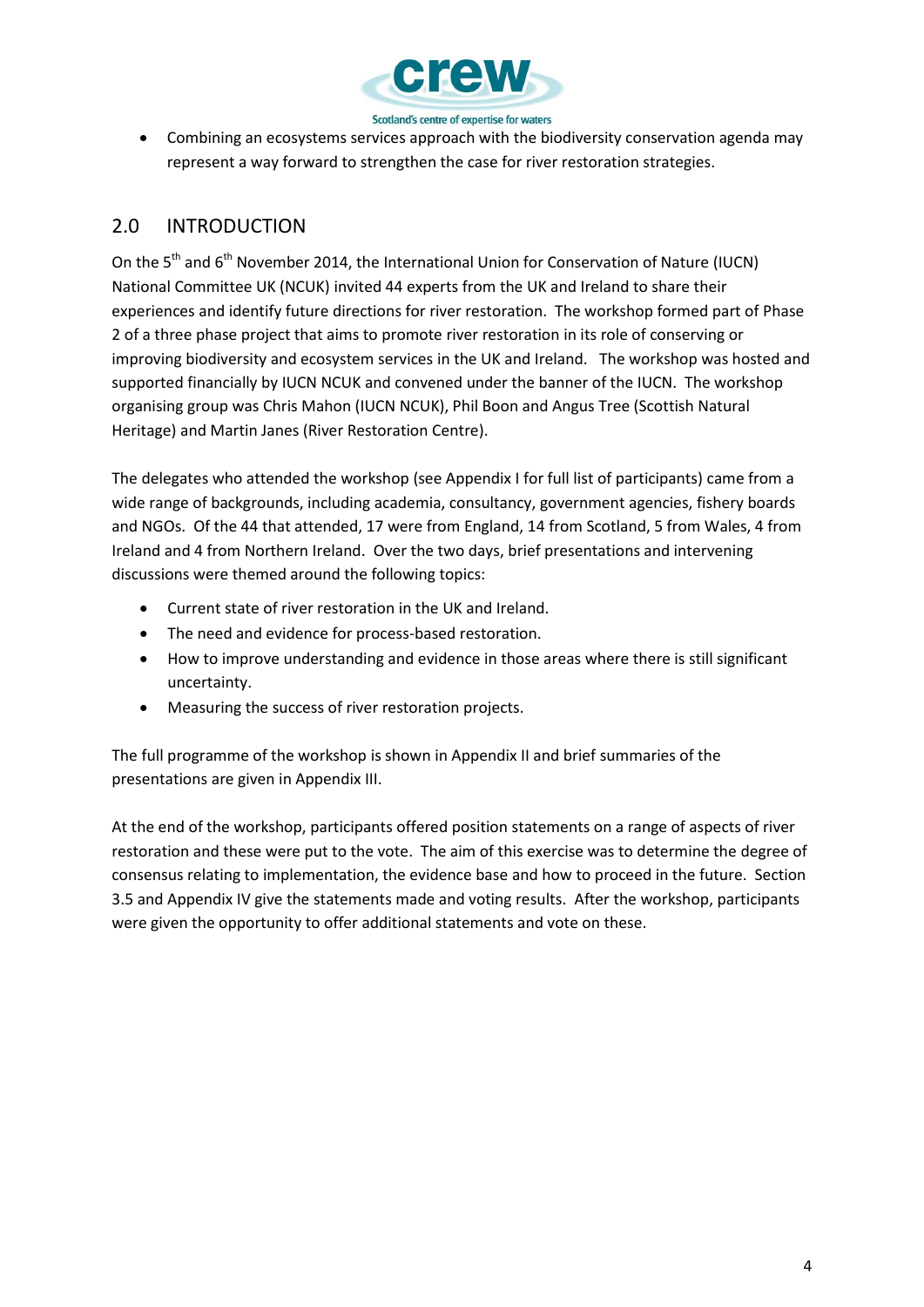

## <span id="page-5-0"></span>3.0 WORKSHOP FINDINGS

## <span id="page-5-1"></span>**3.1 State of current river restoration implementation**

*Current drivers of river restoration*

- The main drivers for river restoration are:
	- 1. Scotland, England and Northern Ireland: improving fish populations and other flora and fauna, morphology, Water Framework Directive (WFD) classification and water quality.
	- 2. Wales: reducing flood risk.
	- 3. Ireland: improving the status of fish populations and water quality.
- Fish access and habitat improvement continue to be major drivers. Smaller numbers of restoration projects are being driven by water quality and wider social motivations, such as improvements for wildlife or creating more accessible natural areas in cities.
- Wider ecological and ecosystem motivations are emerging as important drivers but projects still tend to work at much smaller scales.

## *River restoration techniques*

- River restoration in the UK and RoI is mainly undertaken in low altitude and low energy river systems.
- Early projects used engineering approaches that sought to recreate river form and tackle single problems. Projects today generally consider and aim to reinstate processes to produce multiple benefits.
- Process-based restoration has become the accepted best approach to river restoration and can be undertaken where a river has sufficient energy to realise its own improvement.
- Enhancements through re-sculpting work are still carried out where constraints are high or when specific opportunities exist. For example in the RoI where enhancement work for fisheries is undertaken as part of the maintenance of the artificial drainage network.

#### *Planning river restoration projects*

- There is no 'one size fits all' approach available for assessing river restoration actions. Walkover surveys and community consultation are needed in all cases to gather local knowledge and gain acceptance to inform restoration options.
- A recent Europe wide study of river restoration (REFORM) showed that few projects had well defined endpoint criteria. River restoration goals must be carefully set at the outset so they are well defined, achievable and possible to evaluate at the end of a project.
- Setting certain goals for example, decreasing flood risk and erosion risk may be easier than setting wider ecosystem services goals.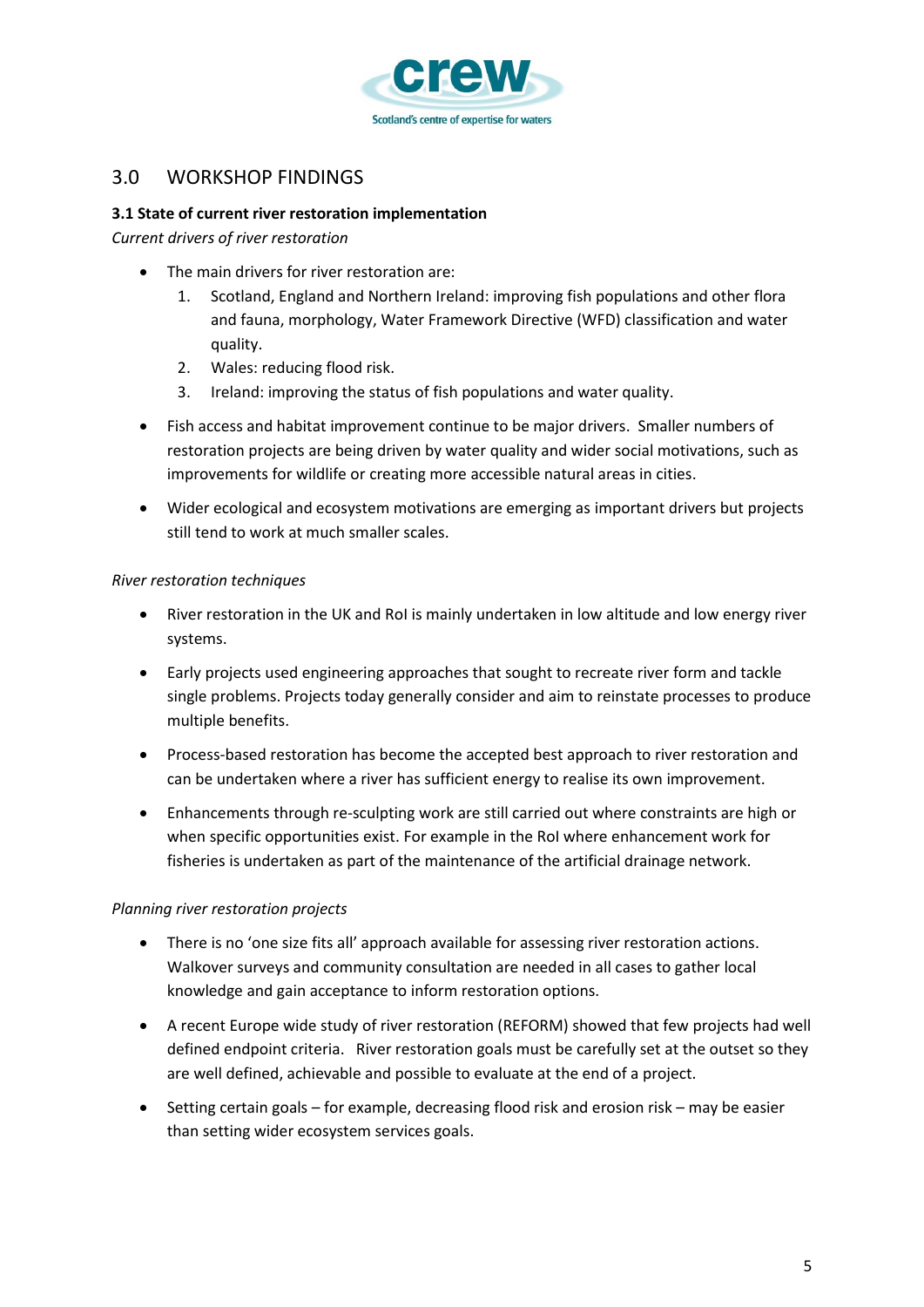

#### *The evidence base for river restoration*

- European studies have demonstrated positive relationships between river restoration actions (e.g. large woody material, buffer strips) and biodiversity in some cases, but the majority of studies suggest limited or no significant benefit.
- REFORM European wide river restoration study: river restoration project success rates of 23.7% (biological), 9.96% (morphological) and 3.6% (physio-chemical) were reported. For each of these categories, 70-80% projects had no monitoring or evaluation information available.
- In the UK and RoI there are examples of ecological recovery in response to water quality improvement but few relevant to physical habitat restoration.

## *Practical constraints*

- Ideally, physical restoration must be preceded by improvements in water quality as the benefit of physical improvement may be negated by water quality pressures.
- In lowland river restoration projects, there are potential pitfalls of high sedimentation rates that may overwhelm any improvements in morphology and difficulties of altering channel slope due to human constraints.
- Urban river systems can respond rapidly following restoration work but it may be difficult to improve ecological status (e.g. WFD objectives of good ecological status/potential) because of the severity of pressures in these settings.

## *Regulation and funding constraints*

- To attract funding for river restoration implementation (e.g. in Northern Ireland) there is a need to demonstrate that restoration achieves more than just the improvement of biodiversity.
- Gaining consent from statutory bodies (e.g. Environment Agency) for river restoration is often demanding, costly and requires too much detail.

## *Social constraints*

- The implementation of river restoration fundamentally depends on the support of local communities.
- We have grown accustomed to engineered and managed rivers, therefore alternative management and river restoration may not be seen as required until an unwanted issue arises that threatens communities.
- A major challenge is that powers to make landowners improve areas of historic degradation are limited. In Scotland, the Flood Risk Management Act (2009) allows local authorities to undertake compulsory purchase of land which could, in rare cases, facilitate restoration work if it is of benefit for flood risk management.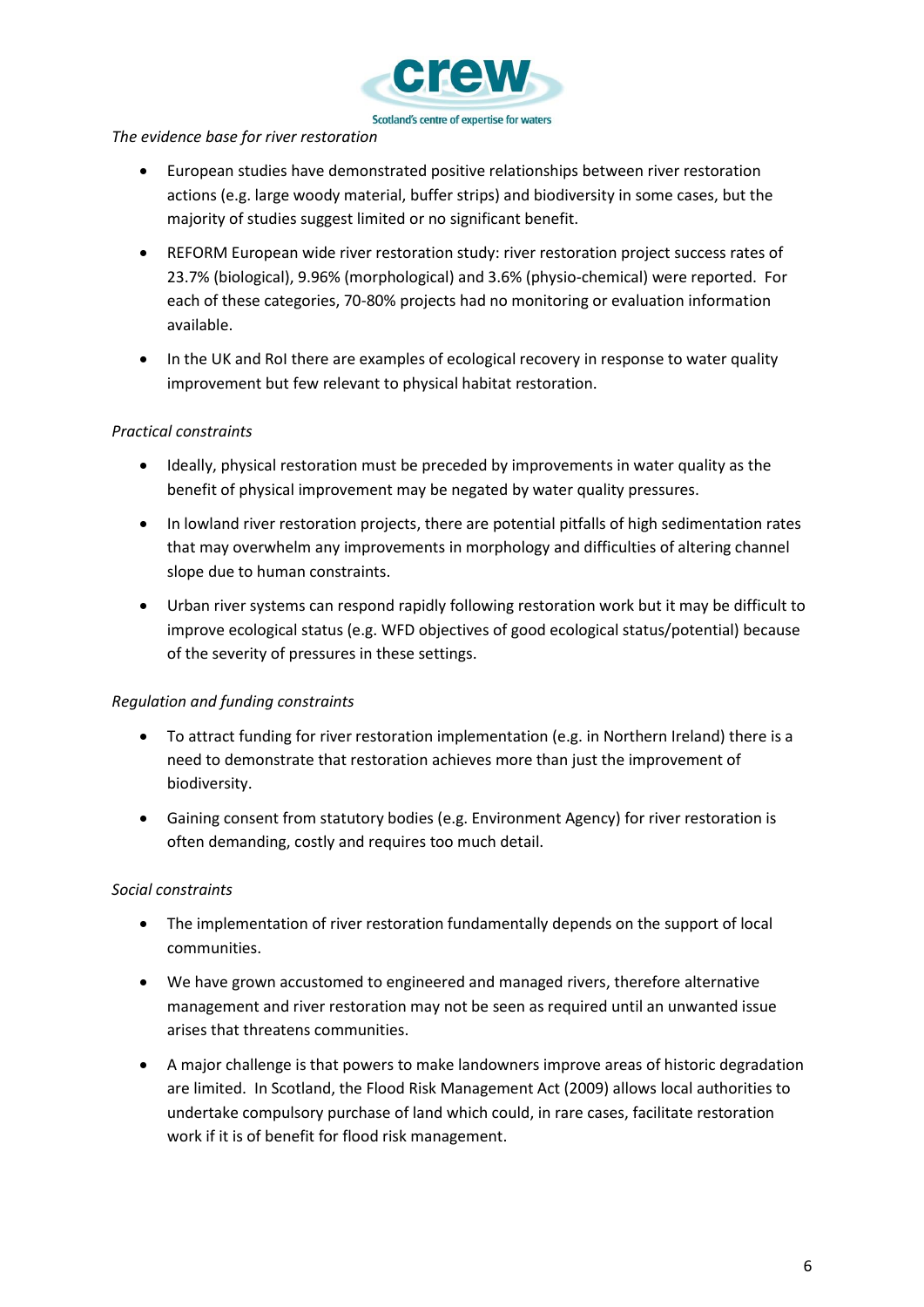

#### <span id="page-7-0"></span>**3.2 Monitoring river restoration projects**

*Challenges*

- Typically, monitoring is undertaken over short time frames of 3-5 years. Reliable detection, especially of ecological change, may be impaired since recovery may lag behind the completion of physical habitat improvements.
- During a monitoring period there may be confounding factors at work, so detecting the effects of river restoration measures is often difficult.
- We need to know the costs and benefits of river restoration projects to attract the funding to undertake restoration elsewhere, but this information is often lacking.
- Focused monitoring is difficult if expecting many benefits or if unexpected benefits appear.
- Ecological indicators for example, macroinvertebrate indices are not sufficiently developed to be reliably sensitive to changes of physical river conditions in contrast to those developed for measuring water quality improvement.
- A lack of funding, especially for post-project monitoring, because of 1. under-appreciation of the importance of monitoring; 2. lack of strategic will; 3. lack of funds; 4. opportunistic nature of some river restoration projects limiting preparation for monitoring.

## *Possible future directions*

- Because of the costs of monitoring, aim to concentrate on several key 'flagship' sites for robust scientific monitoring beyond five years and consider the use of cheaper, easier methods at other sites – for example, River Habitat Survey (RHS), System for Evaluating Rivers for Conservation (SERCON) and citizen science approaches.
- Quantify the full benefits, ecosystem services and costs of river restoration to attract future funding and aid promotion.
- Set specific monitoring objectives and monitor measureable aspects.
- Increase the evidence base to include a greater range of river types, environments (including floodplains), scales, and biota other than fish and macroinvertebrate assemblages.
- Re-assess why past projects succeeded or failed based on more recent understanding of natural processes.

## <span id="page-7-1"></span>**3.3 Communicating river restoration**

## *Problems*

- Scientific findings are sometimes lost in translation because of the way science is communicated to the general public e.g. too much terminology within a report for the target audience.
- Rivers are inherently interesting for river specialists, but to attract wider support there is a need to associate rivers with something that is of tangible interest and benefit to the public.
- A lack of understanding about river restoration, pre-conceived images and politics may perpetuate 'myths' of river functioning (e.g. 'meanders only exist in the lowlands') that could lead to project rejection by some communities.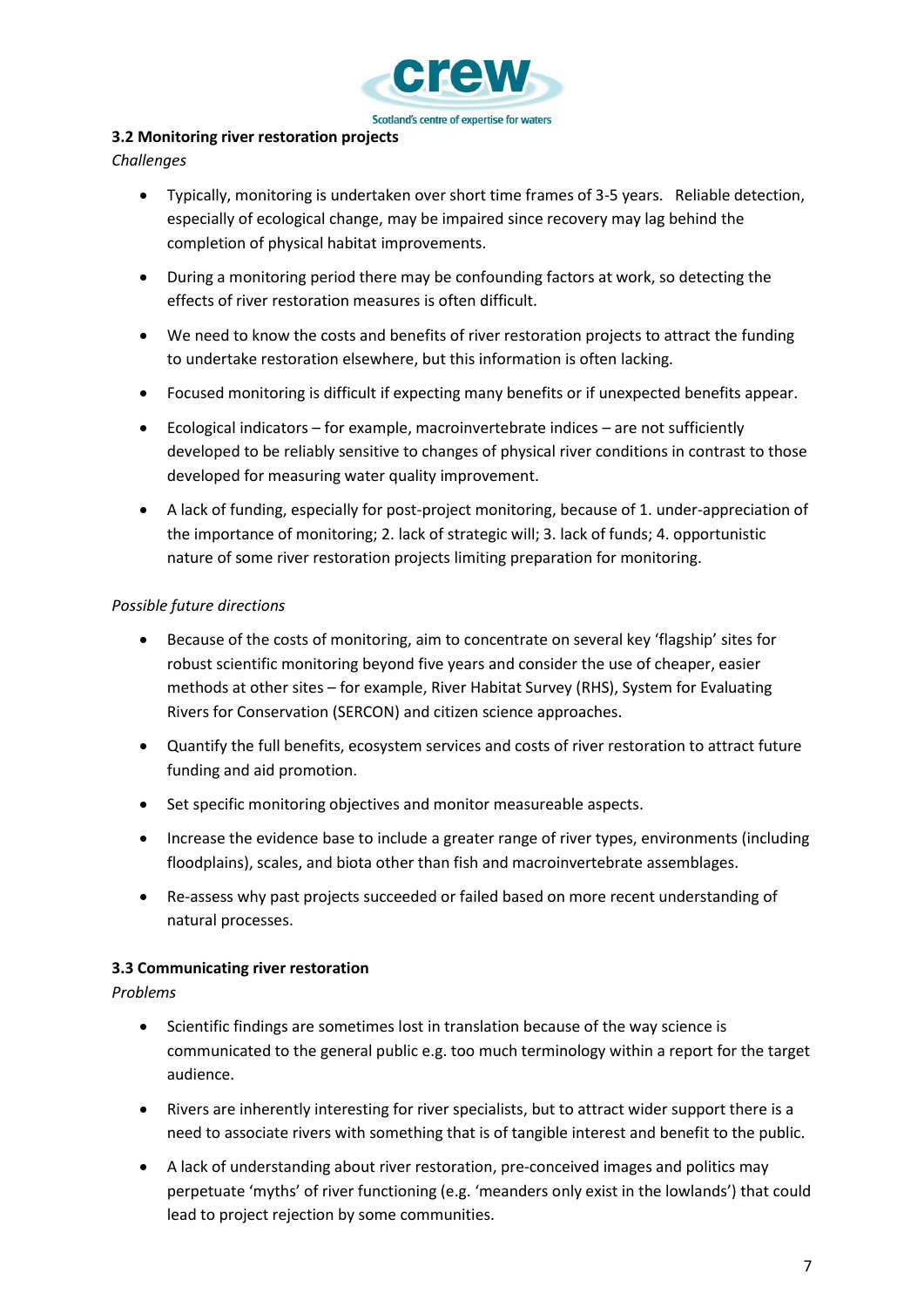

- Changing the culture of river restoration practitioners (e.g. digger drivers) may be difficult if they have been shaped by another work culture (e.g. drainage maintenance).
- Practitioners need to be properly informed of the requirements of any particular river restoration project on which they are embarking.
- A lack of community involvement and support from the outset (e.g. River Cole restoration project) may jeopardise acceptance of river restoration work undertaken and limit future funding.
- Discussion of project failures is rare perhaps because of a fear of alienating people.

## *Current successful communication approaches*

- Early and long-term involvement of the community (e.g. River Skerne restoration project) is vital to ensure project acceptance, to maximise the use of local knowledge, to inform the public on the benefits of river restoration and to help promote future river restoration projects.
- Employing a trusted intermediary (e.g. catchment management partnership, river trust) between the practitioners and the local community without the expectation of action being taken until support has been secured.
- Using the following to communicate the vision of river restoration to stakeholders has been successful:
	- 1. River site visits to help educate and allay concerns.
	- 2. Appropriate pictures and diagrams (both conceptual and data based).
	- 3. Physical 3D models (e.g. Tweed Forum catchment model [http://tweedforum.org/research/catchment\\_model\)](http://tweedforum.org/research/catchment_model) and portable flumes (e.g. Emriver; [http://www.emriver.com/\)](http://www.emriver.com/).
	- 4. Using 'iconic species' to 'badge' river restoration projects as a means of promoting the concept for those who might not understand the other benefits of river restoration.

## *Challenges and potential avenues for future communication*

- Practitioners and academics have neglected the need to compromise over proposed river restoration actions. A willingness to negotiate to reach acceptance and a consensus from the public is required. At the same time it is necessary to state clearly which parts of the scientific message are non-negotiable.
- Consider providing a clear motivation to stakeholders for river restoration action, for example communicating potential tangible benefits such as reducing downstream flood risk.
- Communicating and discussing more openly both successes and failures to aid 'learning by doing'.
- Communicating information to the people politicians talk to as well as river managers to help shape future policy.
- Consider appointing a PR or media specialist to help promote river restoration.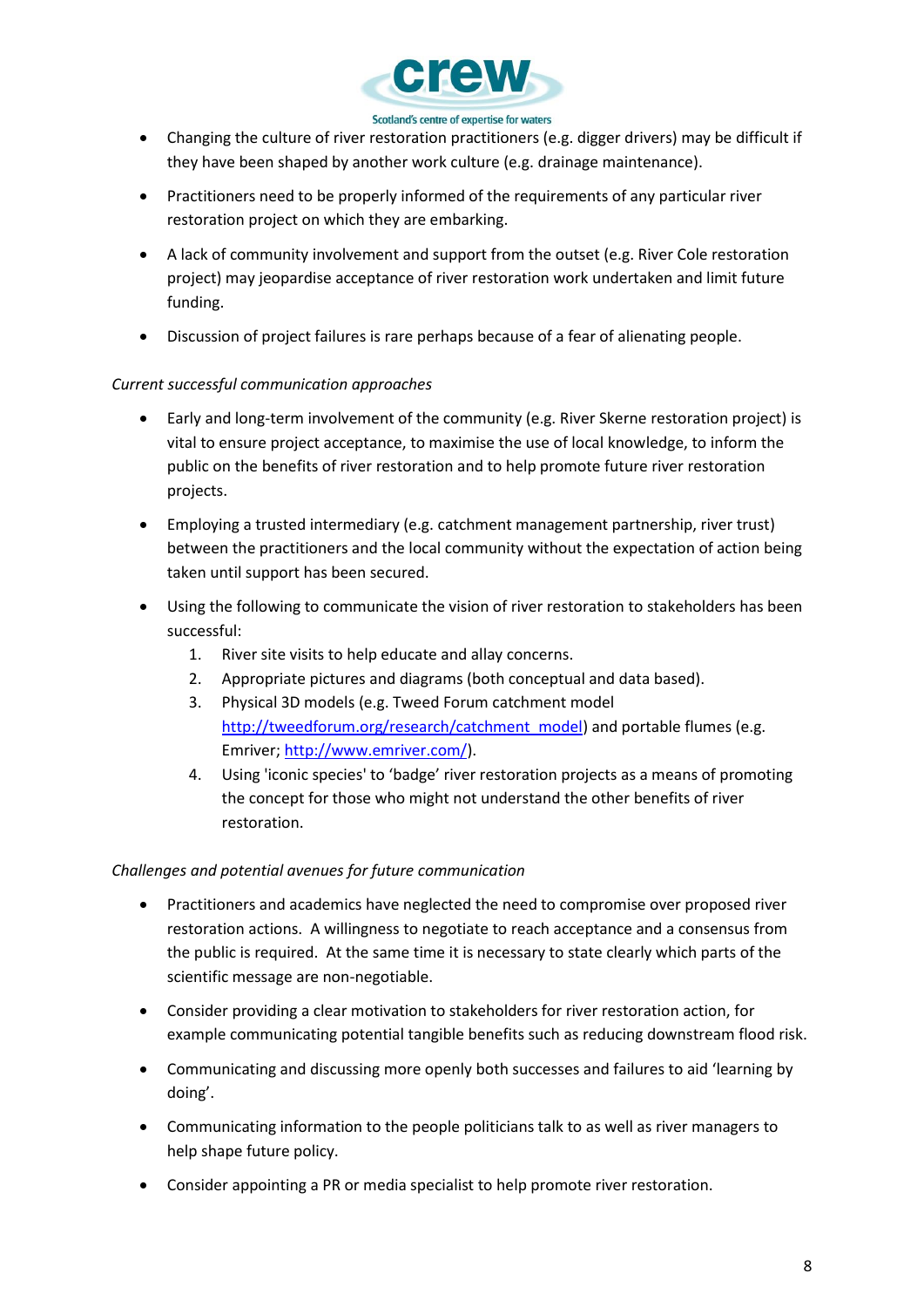

## <span id="page-9-0"></span>**3.4 Supporting and implementing river restoration in the future**

*Supporting science needs*

- Aside from the need for further monitoring (see above), efforts must be made to support key areas of scientific understanding that strengthen the evaluation and justification of river restoration, specifically:
	- 1. Continued research of biophysical linkages to understand how alterations (especially to physical conditions) created by river restoration will affect biota.
	- 2. Understanding linkages between biodiversity and ecosystem services to predict potential return on investment for public funding.
	- 3. Producing reliable biological indicators of physical change.

## *Future goals and the process of implementing river restoration projects*

- Simple but achievable and measureable targets may make it easier to promote river restoration to the general public and funders – for example, by using guiding images and simple singular aims such as increasing habitat area through re-meandering.
- The REFORM study emphasises that successful river restoration projects need:
	- 1. To capture risks and uncertainties.
	- 2. To consider efficacy in different river styles.
	- 3. To recognise biological responses have long timescales.
	- 4. Tools that account for social–ecological coupling.
	- 5. Tools for managing expectations and describing milestones and include timescales.

## *Future strategies for implementing river restoration*

- A 'bottom-up' approach of empowering sympathetic landowners with cheap, quick and 'noregrets' options may speed up the process. Examples include selective breaching of flood levee defences to improve floodplain connectivity and letting the natural energy of the river system complete the restoration process.
- Broadening the extent of river restoration by including it within a strategy that strives for restoration at the scale of whole environments may help to maximise the benefits by tackling extensive pressures.
- Balancing the need for the benefits of the conservation and restoration of key ecosystem services (e.g. carbon storage, water quality and fisheries) against food production and with the overriding pressure of climate change, will be a major challenge. One approach will be to strive to increase restoration efforts in some areas to allow intensification of production in others. Such an approach will lead to conflict and trade-offs but a payment for an ecosystem services approach may represent a way forward.
- Combining ecosystem services and valuation approaches as an adjunct to efforts to conserve and enhance biodiversity may help to promote and attract funding to implement river restoration as part of the larger landscape restoration initiative.
- Communicating the added value of river restoration may be achievable through considering, for example, the flood risk management benefits of such action. SEPA is currently demonstrating the potential dual benefits of river restoration for river ecosystems and flood mitigation through the Pilot Catchment project.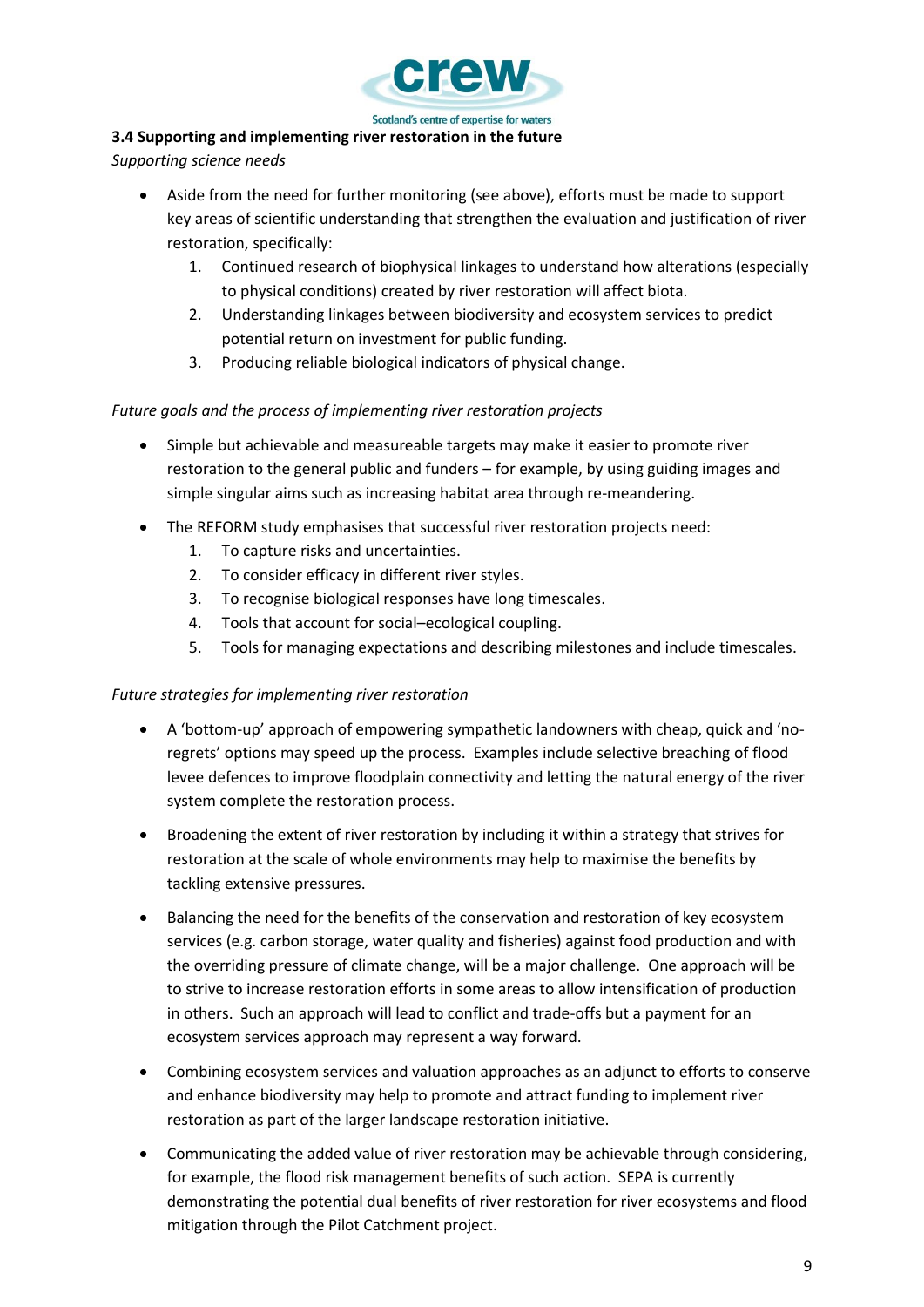

 Re-introduction of the beaver as a key ecosystem engineer has been promoted as a method to initiate restoration of natural processes in the UK but the feasibility of re-introduction has been refuted by some (e.g. constraints of lack of woodland, space, adequate water quality and landowner agreement).

## *Future policy, incentives and regulations for supporting river restoration*

- A drive for better policy will change regulations and incentives to implement river and wider environmental restoration. Reallocation of funds or the funding of new resources will be required to make this happen.
- Agricultural schemes (e.g. SRDP in Scotland and Environmental Stewardship scheme in England) are one way to help implement large scale restoration. However, making it viable for landowners is difficult. For example, measures such as riparian enhancement represent a permanent style of land-use change for which farmers only receive temporary funding.
- In the case of the Environment Agency, new Environmental Permitting Regulations are being devised to streamline and simplify the process of implementing river restoration.
- Greater regulations and powers (e.g. especially in Wales) to enforce the conservation of rivers would help to stem their degradation and in turn reduce the need for restoration.
- There is potential to obtain more funding from other sources. For example, water companies might fund restoration if it can be demonstrated that water quality can be improved, thereby reducing treatment costs.

## <span id="page-10-0"></span>**3.5 Position statements**

Overall most statements attracted a clear majority in agreements, with few disagreeing but often with around 1/3 abstaining. It is assumed that people did not abstain due to disagreement. We concluded that in these cases participants either did not have a strong view one way or the other, or that the statement may have been unclear or in several parts.

#### *Setting the scene*

All of those who voted agreed that 'there is evidence of widespread damage to rivers across the UK and Ireland thus emphasising the need for a strategic approach to river restoration'. However 1/3 of the group abstained. The fact that no-one disagreed with the statements suggests that it was the link to the need for a strategic approach that deterred 14 people from voting.

#### *Ecosystems approach*

There was strong support (35 agreed) for the use of an ecosystem services approach to complement biodiversity conservation in river restoration.

## *Regulations*

All who voted agreed that better regulations and incentives are needed for river restoration. Seven abstained.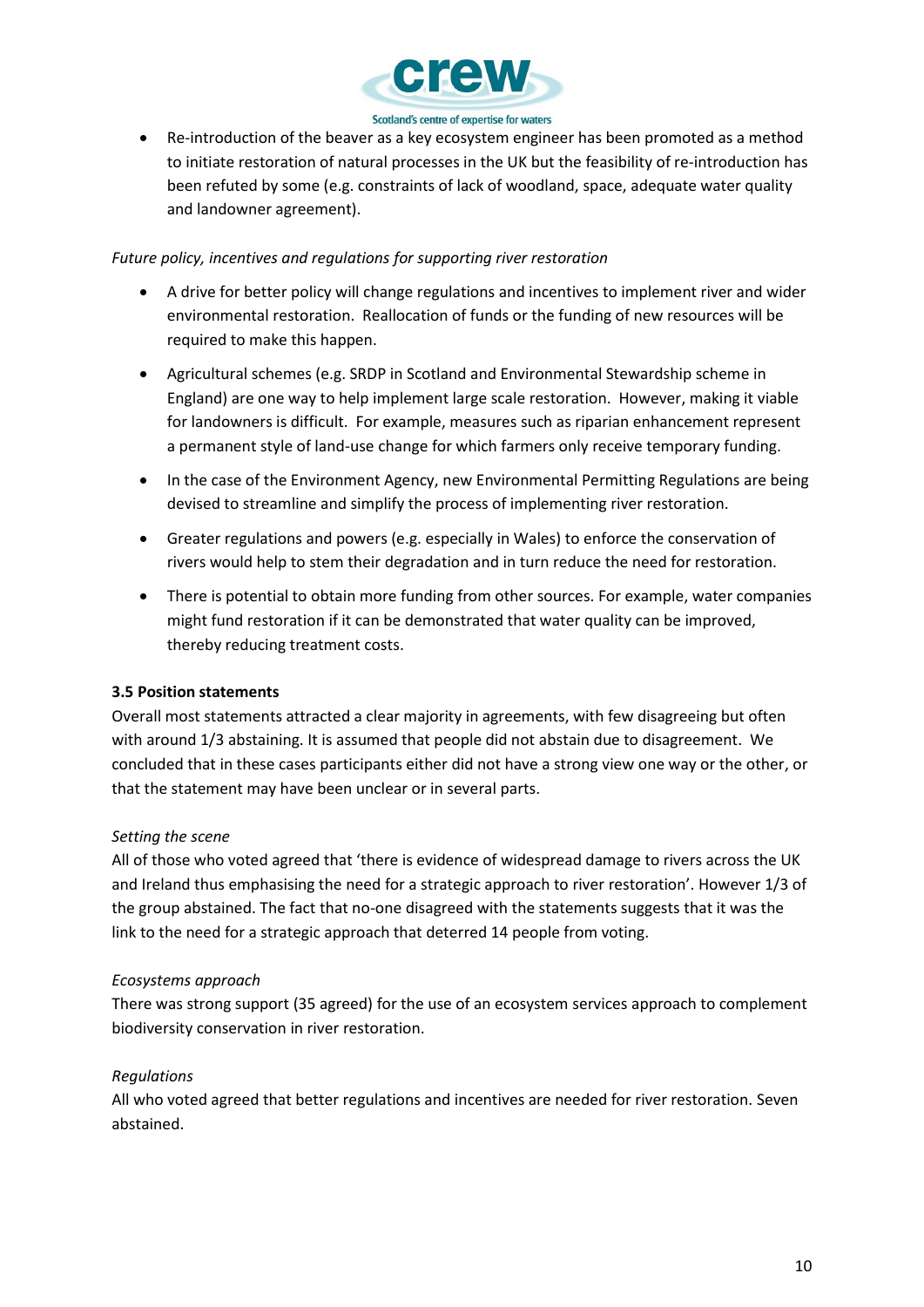

## *Links to other plans and priorities*

It was proposed that National Biodiversity Action Plans should be reflected in river restoration plans. However, the majority of the group (38) abstained suggesting that many could not see how this could be achieved, rather than disagreeing with the premise.

The majority (32) agreed with a need for projects targeted at making improvements for iconic species such as the freshwater pearl mussel, although four disagreed. The majority (35) also agreed that such species can be useful flagships for promoting the purpose and concepts of river restoration; no one disagreed but 10 abstained.

## *Funding and incentives*

There was strong agreement on the need for long-term funding, with no disagreement but 11 abstentions. It was also agreed that there should be encouragement for land managers to undertake river restoration by promoting the opportunity to reduce costs to the business.

## *Communication*

Several statements relating to an overall need for better communication at all levels, including between practitioners, were agreed on by all. A need to better understand people's motivations for supporting river restoration projects was also proposed but although only one disagreed, many (19) abstained.

## *Evidence and monitoring*

The need to develop an improved evidence base using the best available science was agreed. The majority agreed that two scales of monitoring are required – the implementation of a strategic and long-term programme of research, complemented by simple and targeted monitoring for individual projects. The group was split on the current level of confidence in our knowledge about relationships between habitats and biotic requirements. It was agreed by a strong majority (34) that statutory monitoring may not be sufficient to measure the successes or failures of river restoration schemes.

#### *Scales and scope*

There was strong agreement that a range of scales must be considered in river restoration. This includes lateral connectivity (majority of 34), consideration of changes through time (majority of 35) and the range of bio-physical processes (majority of 36) that should be considered.

#### *Vision*

Looking to the future, the group agreed that restoration should be seen not just as a means of replacing lost environments but as a means of protecting key resources against future change (majority of 29). It was proposed that the concept of a 'guiding image' should be used to provide a target for restoring rivers and for visualising and monitoring river restoration schemes, but the majority (29) abstained from this vote and only 13 agreed.

## *Terminology*

The group agreed (majority of 29) that the use of the term 'woody debris' is not an appropriate term to describe wood in rivers. Alternatives suggested included simply 'wood', 'dead wood' or 'woody material'.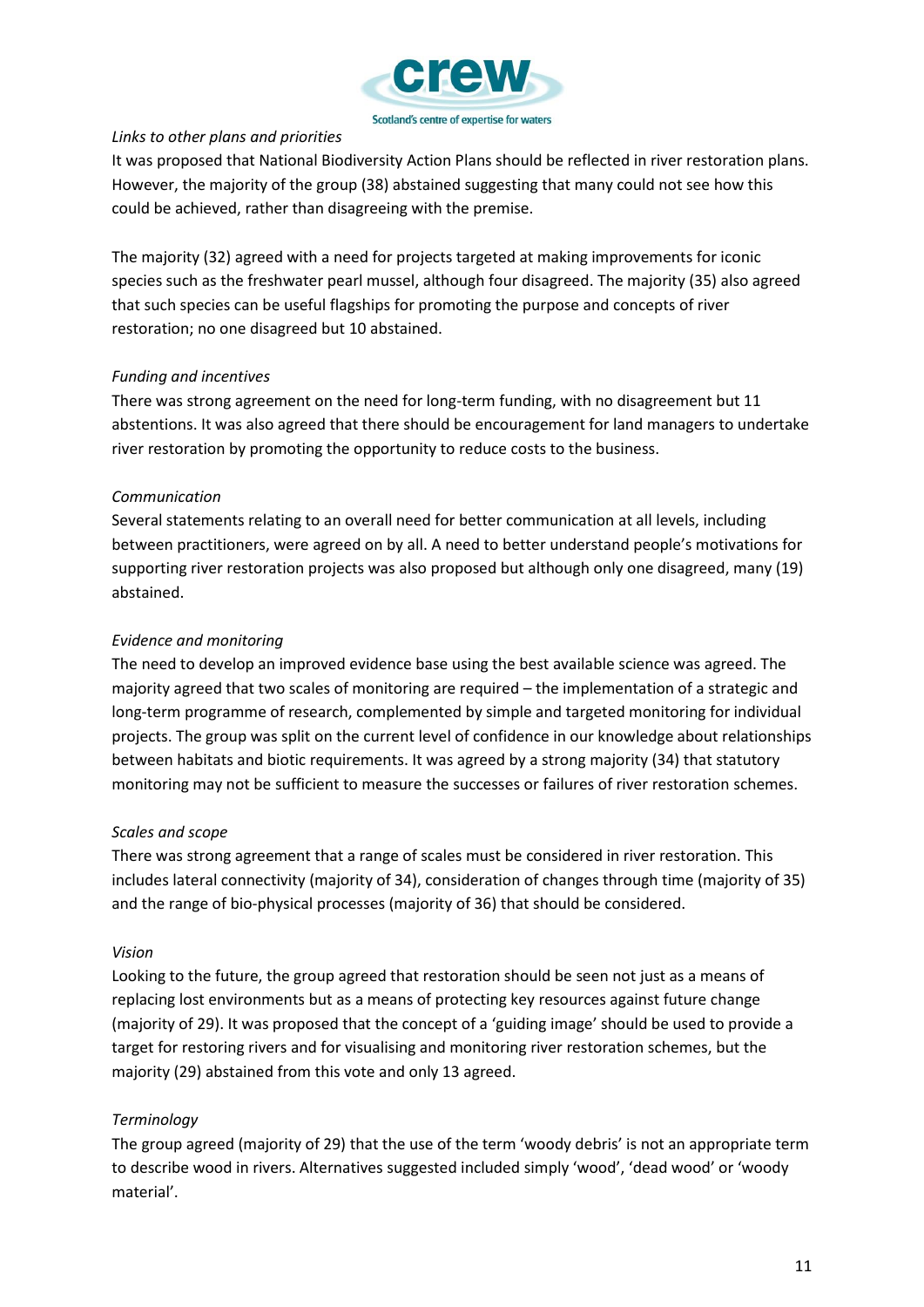

## *Partnership working*

It was agreed (majority of 34) that there is a need to identify synergies between different sectors in order to maximise the success of river restoration projects.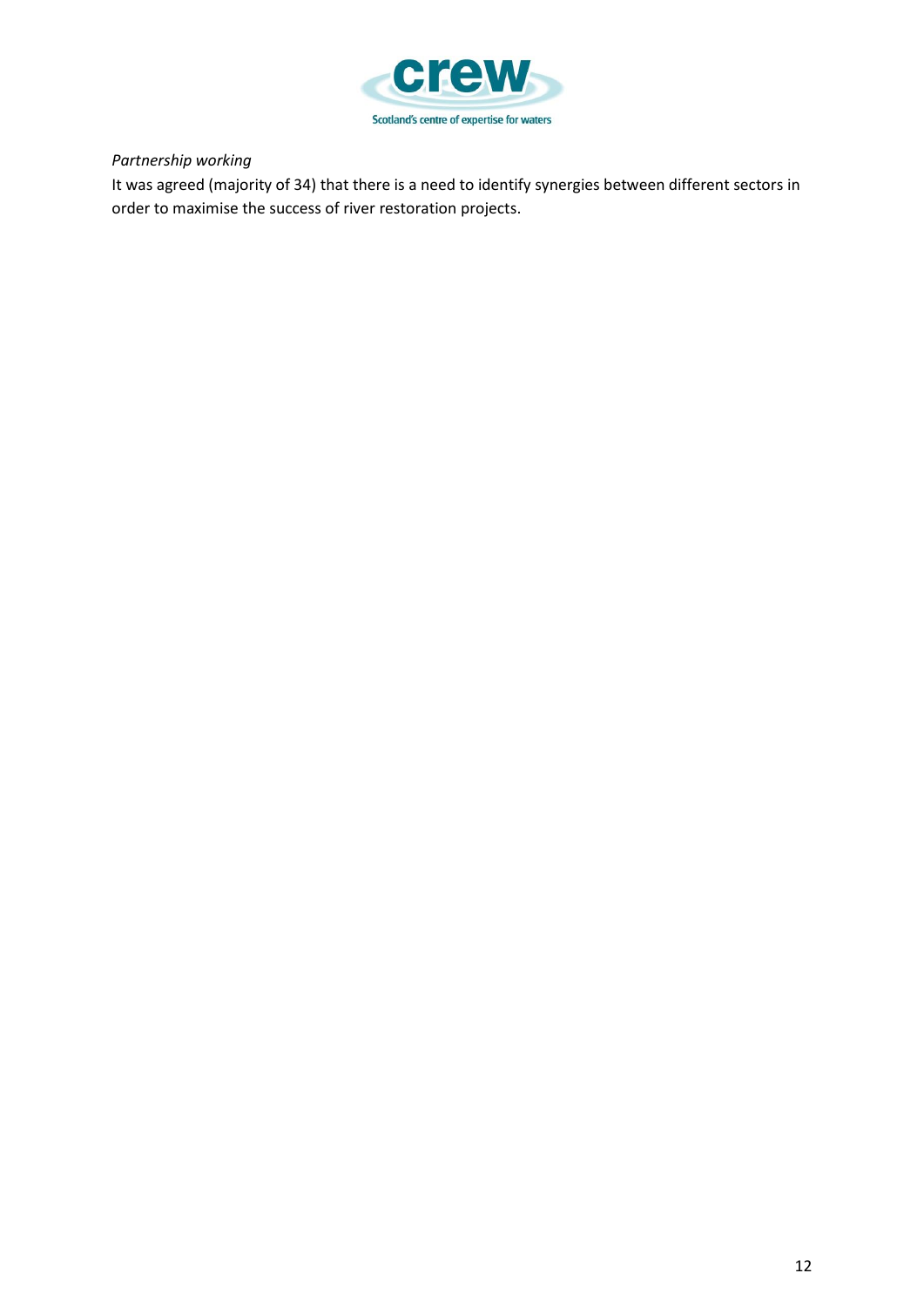

## <span id="page-13-0"></span>4.0 CONCLUSIONS

By bringing together leading experts from the UK and Ireland, the workshop provided a constructive opportunity to gain insights from a range of perspectives on the progress of river restoration, current constraints and future opportunities.

Participants described the progress that has been made from applying form-based, engineering techniques to those that consider processes, the multiple benefits and 'quick-wins' of physical restoration measures such as weir removal, and the recent positive biological response to water quality improvements in UK rivers. Experiences were shared on findings from existing restoration projects, future projects, datasets and communication tools such as 3D physical models to explain river functioning.

A number of issues were raised about the current state of river restoration. Projects are being undertaken on a small scale (i.e. reach) and are piecemeal rather than tackling the problems at the scale at which they exist, they are often poorly monitored and lack goals that are tangible to society. This means that the full range of potential benefits are not being realised through restoration. Constraints cited included cost, lack of community support due to a lack of education or incentives, and the prohibitive nature of some regulations.

Suggestions to support wider promotion and funding of river restoration included:

- Improving the evidence base through robust, long-term monitoring at 'flagship sites' that also includes the quantification of ecosystem services accrued by restoration. To complement this, cheaper, simpler monitoring methods were advocated at other restoration sites.
- Communicating more effectively to stakeholders the merits of river restoration to allay concerns and provide incentives to encourage support – for example, reduced flood risk to properties. It was recognised that in some instances negotiation is needed to reach a compromise where stakeholder backing is problematic.
- Streamlining regulation procedures and making bottom-up, small-scale and low-cost approaches to restoration more viable for sympathetic landowners.
- Using alternative sources of funding such as water company funds with the incentive that restoration will reduce treatment costs.
- Presenting river restoration as policy relevant to engage with politicians and attract funding.

Discussions of the future direction for river restoration included a need for improved legislative powers to help enforce the protection of rivers from degradation. This would help to conserve river habitats and biodiversity and reduce the need for river restoration in the future.

A future need for openness among practitioners to exchange knowledge of project successes and failures was also emphasised. The workshop itself contributed to this aim, with information being shared on new projects, available datasets, and communication tools. Such knowledge sharing will greatly aid the process of 'learning by doing' needed to improve the evidence base and strengthen the case for river restoration.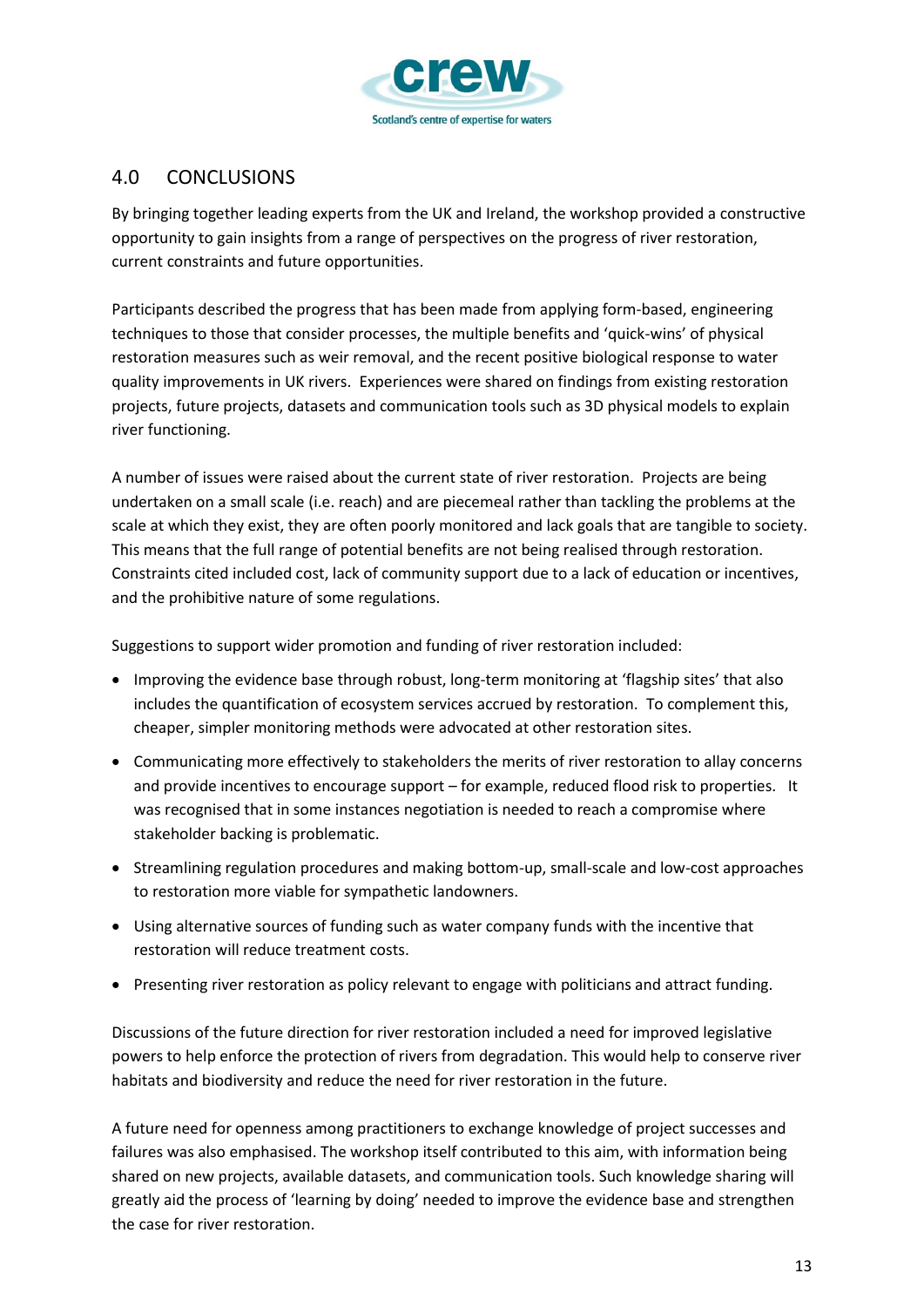

## <span id="page-14-0"></span>5.0 APPENDICES

## <span id="page-14-1"></span>**Appendix I: List of participants**

| <b>Name</b>                 | <b>Affiliation</b>                                   | Country             |
|-----------------------------|------------------------------------------------------|---------------------|
| Ian Morrissey               | <b>Atkins Global</b>                                 | England             |
| <b>Judy England</b>         | <b>Environment Agency</b>                            | England             |
| <b>Glenn Maas</b>           | <b>Environment Agency</b>                            | England             |
| <b>Helen Reid</b>           | <b>Environment Agency</b>                            | England             |
| Paul St Pierre              | <b>Environment Agency</b>                            | England             |
| lan Cowx                    | University of Hull International Fisheries Institute | England             |
| Chris Mahon                 | <b>IUCN NCUK</b>                                     | England             |
| Nicholas Clifford           | Kings College London                                 | England             |
| <b>Chris Mainstone</b>      | Natural England                                      | England             |
| Jenny Wheeldon              | Natural England/Environment Agency                   | England             |
| Dave Gilvear                | <b>Plymouth University</b>                           | England             |
| <b>Martin Janes</b>         | <b>River Restoration Centre</b>                      | England             |
| <b>Alistair Maltby</b>      | The Rivers Trust                                     | England             |
| Malcolm Newson              | <b>Tyne Rivers Trust</b>                             | England             |
| <b>Terry Langford</b>       | University of Southampton                            | England             |
| Marc Naura                  | University of Southampton                            | England             |
| <b>Fiona Bowles</b>         | <b>Wessex Water</b>                                  | England             |
| Jake Gibson                 | Department of Environment                            | Northern Ireland    |
| Mary Toland                 | Department of Environment                            | Northern Ireland    |
| Judith Bankhead             | <b>Rivers Agency</b>                                 | Northern Ireland    |
| <b>Gareth Greer</b>         | <b>Rivers Agency</b>                                 | Northern Ireland    |
| Alan Cullagh                | <b>Inland Fisheries Ireland</b>                      | Republic of Ireland |
| Karen Delanty               | <b>Inland Fisheries Ireland</b>                      | Republic of Ireland |
| James King                  | <b>Inland Fisheries Ireland</b>                      | Republic of Ireland |
| <b>Gerry McCafferty</b>     | <b>Inland Fisheries Ireland</b>                      | Republic of Ireland |
| Hamish Moir                 | cbec Eco-engineering UK                              | Scotland            |
| Simon McKelvey              | <b>Cromarty Firth Fisheries Trust</b>                | Scotland            |
| Kenny MacDougall            | <b>Envirocentre Ltd</b>                              | Scotland            |
| <b>Stuart Brooks</b>        | <b>IUCN NCUK/The John Muir Trust</b>                 | Scotland            |
| <b>Steve Addy</b>           | James Hutton Institute/CREW                          | Scotland            |
| <b>Susan Cooksley</b>       | James Hutton Institute/CREW                          | Scotland            |
| Nikki Dodd                  | James Hutton Institute/CREW                          | Scotland            |
| Roberto Martinez            | <b>Scottish Environment Protection Agency</b>        | Scotland            |
| Phil Boon                   | <b>Scottish Natural Heritage</b>                     | Scotland            |
| Kath Leys                   | <b>Scottish Natural Heritage</b>                     | Scotland            |
| Angus Tree                  | <b>Scottish Natural Heritage</b>                     | Scotland            |
| <b>Hugh Chalmers</b>        | <b>Tweed Forum</b>                                   | Scotland            |
| Chris Spray                 | University of Dundee                                 | Scotland            |
| Nigel Willby                | University of Stirling                               | Scotland            |
| <b>Steve Ormerod</b>        | <b>Cardiff University</b>                            | Wales               |
| Catherine Duigan            | <b>Natural Resources Wales</b>                       | Wales               |
| <b>Tristan Hatton-Ellis</b> | <b>Natural Resources Wales</b>                       | Wales               |
| Dave Johnston               | <b>Natural Resources Wales</b>                       | Wales               |
| Oliver Lowe                 | <b>Natural Resources Wales</b>                       | Wales               |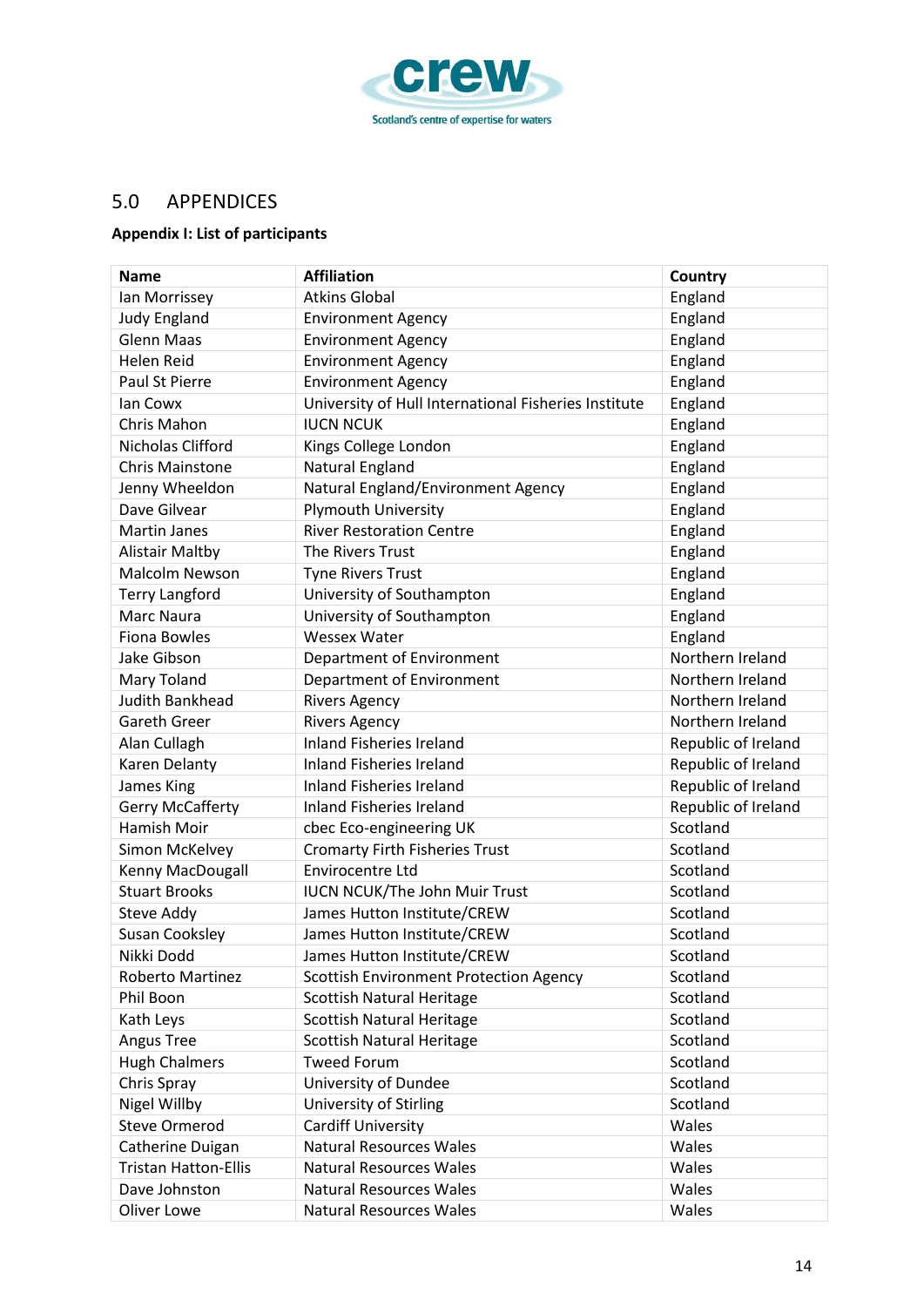

## <span id="page-15-0"></span>**Appendix II: Workshop agenda RIVER RESTORATION AND BIODIVERSITY: A workshop organised by IUCN NCUK, University of Liverpool, 5-6 November 2014**

#### **Wednesday 5 November**

13.30-13.35 – Welcome by Stuart Brooks (Chair, IUCN UK National Committee)

13.35-13.45 – Workshop introduction: Phil Boon (Scottish Natural Heritage)

Workshop session 1: Progress in restoring rivers in the UK and Ireland

13.45-13.55 – Introduction to session 1: a summary of Phase 1 conclusions: Martin Janes (River Restoration Centre)

13.55-15.00 – Short informal presentations, each followed by discussion:

1. Chris Spray (University of Dundee) *Why organisations do river restoration*

2. Alastair Maltby (The Rivers Trust) *Are you sure? The challenge of linking river restoration activities, biodiversity outcomes, and financial mechanisms*

3. Jenny Wheeldon (Natural England) *Restoring river SSSIs in England*

4. Dave Gilvear (University of Plymouth) *Progress in river restoration in Scotland over the past 25 years*

5. James King (Inland Fisheries Ireland presenting on behalf of Nathy Gilligan, RoI) *Restoring rivers in the Republic of Ireland for their biodiversity*

15.00-15.30: General discussion

Workshop session 2: The need and evidence for process-based river restoration projects

15.50-16.00 – Introduction to session 2: a summary of Phase 1 conclusions: Steve Addy (James Hutton Institute)

16.00-17.00: Short, informal presentations, each followed by discussion:

1. Nick Clifford (King's London) *Trends in river restoration over the past 20 years*

2. Helen Reid (Environment Agency) *Improving communication of the evidence base for restoring dynamic rivers in Cumbria*

3. Kenny MacDougall (EnviroCentre Ltd) *Design, construction and monitoring of the Rottal Burn restoration scheme*

17.00-17.30: General discussion, including comments on relevant sections of Phase 1 report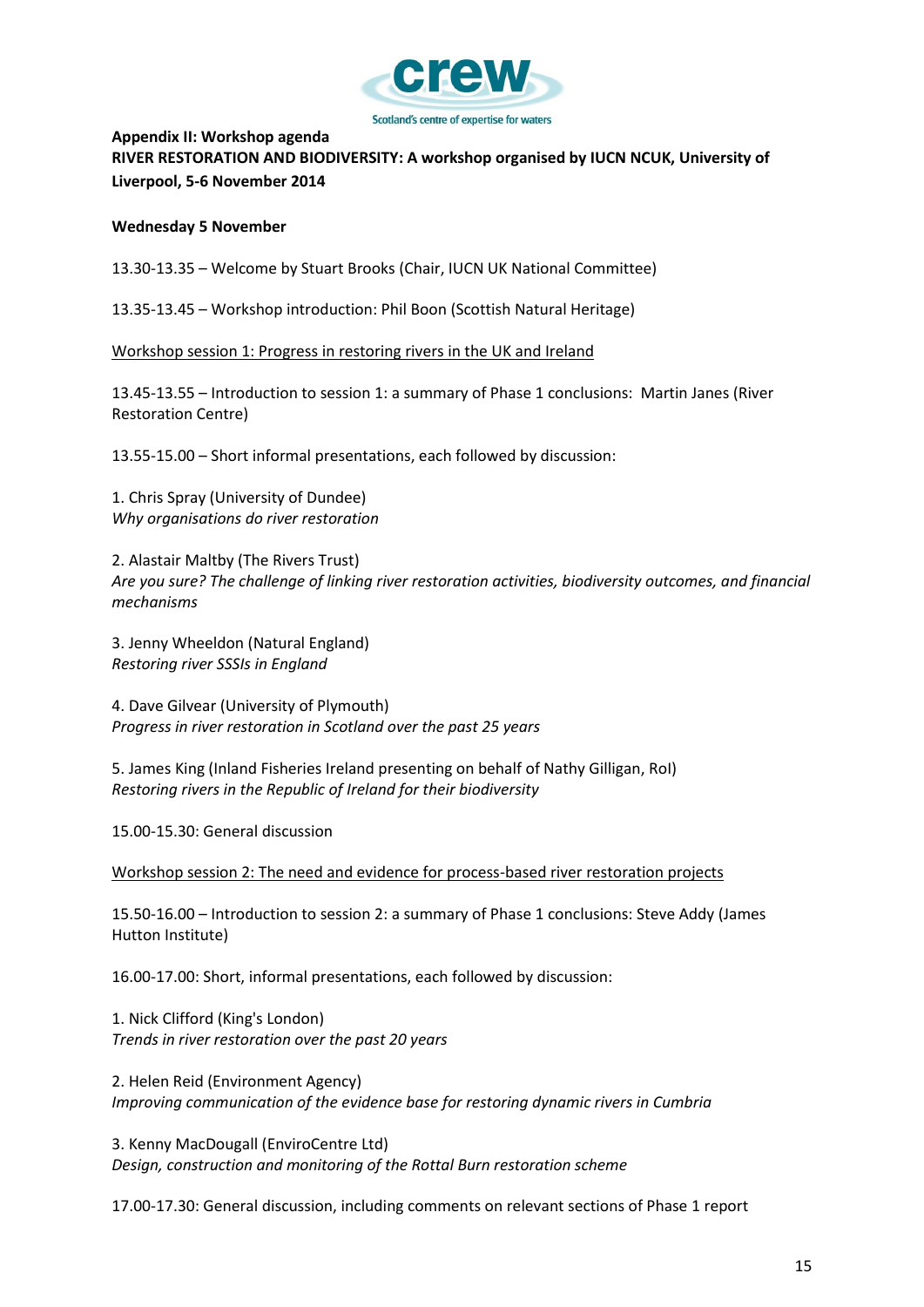

#### **Thursday 6 November**

Workshop session 3: How to improve understanding and evidence in those areas where there is still significant uncertainty

09.00-10.00: Short, informal presentations, each followed by discussion:

1. Malcolm Newson (Tyne Rivers Trust) *Engaging stakeholders with hydromorphology: refuting the myths*

2. Hamish Moir (cbec eco engineering) *Restoring natural geomorphic process to river environments influenced by practical design constraints*

3. Steve Addy (James Hutton Institute) *Monitoring the physical response to river restoration*

10.00-10.30: General discussion

Workshop session 4: Measuring the success of river restoration projects

10.50-11.45: Short, informal presentations, each followed by discussion:

1. Terry Langford (University of Southampton) *On the need for simple indices for assessing restoration success*

2. Ian Cowx (University of Hull) *Measuring success of river restoration actions using end-points and benchmarking*

3. Steve Ormerod (Cardiff University) *The ecology of restoration and recovery: a high-level view*

11.45-12.15: General discussion

12.15-12.45: Summing up, and proposals for Phase 3

**12.45: Lunch and depart**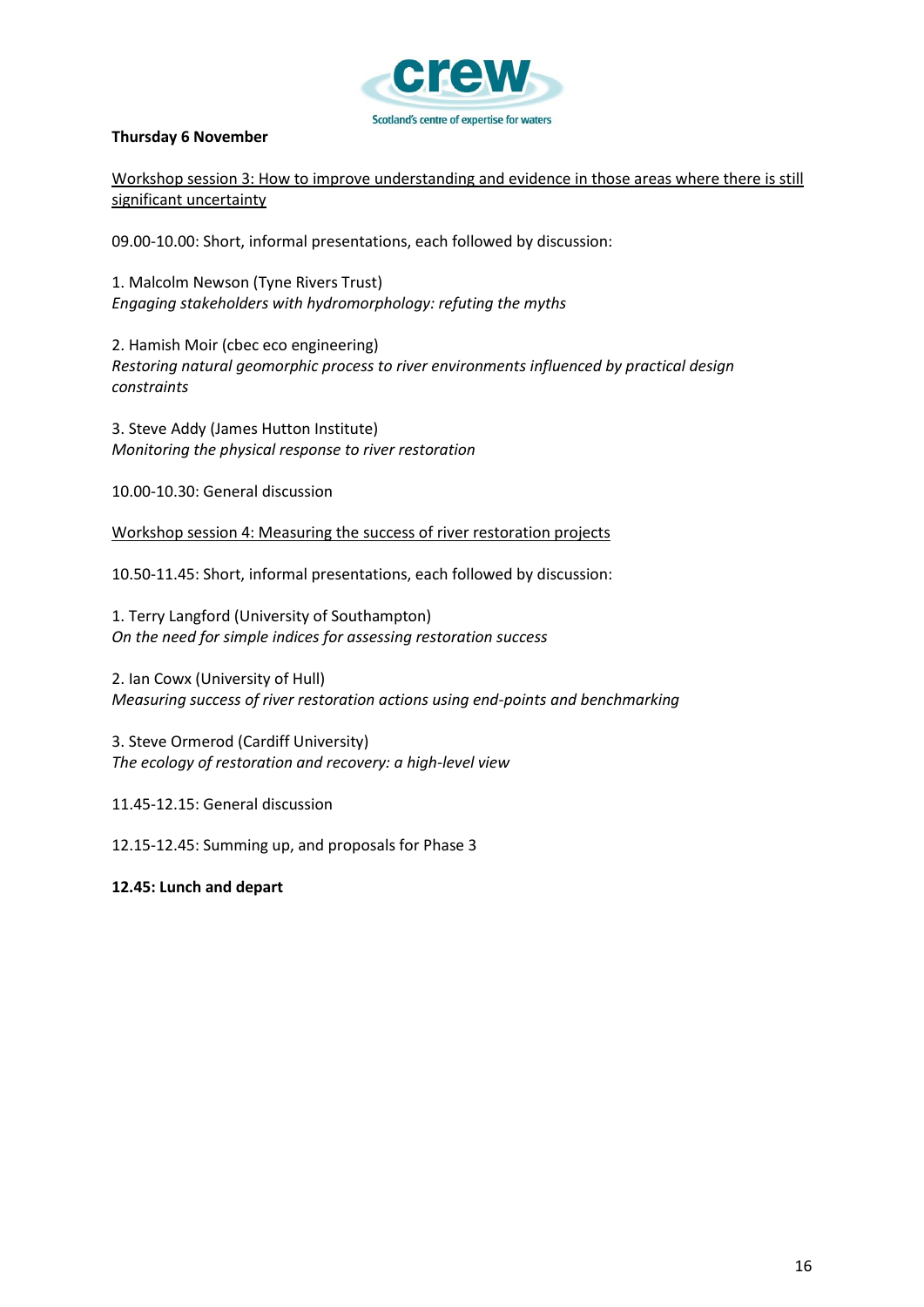

#### <span id="page-17-0"></span>**Appendix III: Summaries of presentations**

#### **Stuart Brooks (IUCN chairman) – Welcome from IUCN UK National Committee**

Provided an overview of the remit of the IUCN NCUK, which includes engaging in global political activities and working with government and NGOs. Described three IUCN projects: Putting Nature on the Map, Peatland project and the River Restoration and Biodiversity project.

#### **Phil Boon (SNH) – Workshop introduction**

Summarised background to the IUCN river restoration and biodiversity project and stated the aims of the workshop.

## **Martin Janes (River Restoration Centre) – Introduction to session 1: a summary of Phase 1 conclusions**

Summarised Phase 1 report conclusions on assessment of physical damage and drivers of river restoration. For Scotland, England and Northern Ireland, the main drivers were improving the status of fish populations, morphology, biology, WFD classification and water quality; for Wales, reducing flood risk, and; for RoI, improving the status of fish populations and water quality.

#### **Chris Spray (University of Dundee) – Why do organisations do river restoration?**

Stated that the balance of services as the desired end state of a project (i.e. following restoration actions and recovery) is a societal construct; different groups carry out river restoration for different reasons, depending on their remit and interests. Emphasised that where we can bring groups together (a multi-approach) we may get multi-benefits, and that local community engagement is key to the success of river restoration projects.

## **Alastair Maltby (The Rivers Trust) – Are you sure? The challenge of linking river restoration activities, biodiversity outcomes, and financial mechanisms**

Gave an overview of The Rivers Trust (a total of 53 trusts exist in England, Wales and Northern Ireland; 28 exist in Scotland under RAFTS; and 3 proto-trusts exist in RoI) and the major drivers for river management: water provision, waste water treatment, flood risk reduction, urban development and agriculture. Provided examples of opportunities and finance that could be mobilised for catchment water management; referred to bathing water and water treatment costs in the North West of England.

#### **Jenny Wheeldon (Natural England) – Restoring river SSSIs in England**

Provided an overview of the long-term, whole-river restoration approach to designated rivers adopted by Natural England since 2005, which is focused on strong stakeholder engagement, low level intervention and allowing natural recovery whenever possible.

## **Dave Gilvear (University of Plymouth) – Progress in river restoration in Scotland over the past 25 years.**

Summarised change in river restoration approach from engineering and re-sculpting to processbased approaches. Stressed that monitoring has not yet produced a clear understanding of the benefits and magnitude of change created by restoration and highlighted the importance of longer monitoring programmes, quantification of linkages between river restoration and increase in ecosystem services, and of bridging the gap between academia and river restoration practitioners.

## **James King (Inland Fisheries Ireland) – Restoring rivers in the Republic of Ireland for their biodiversity**

Described the nature and extent of arterial drainage in RoI following WW2, and the provision for continued channel maintenance (undertaken by The Office of Public Works). Explained that the challenge in RoI has been to carry out proactive work in these channels to maintain and enhance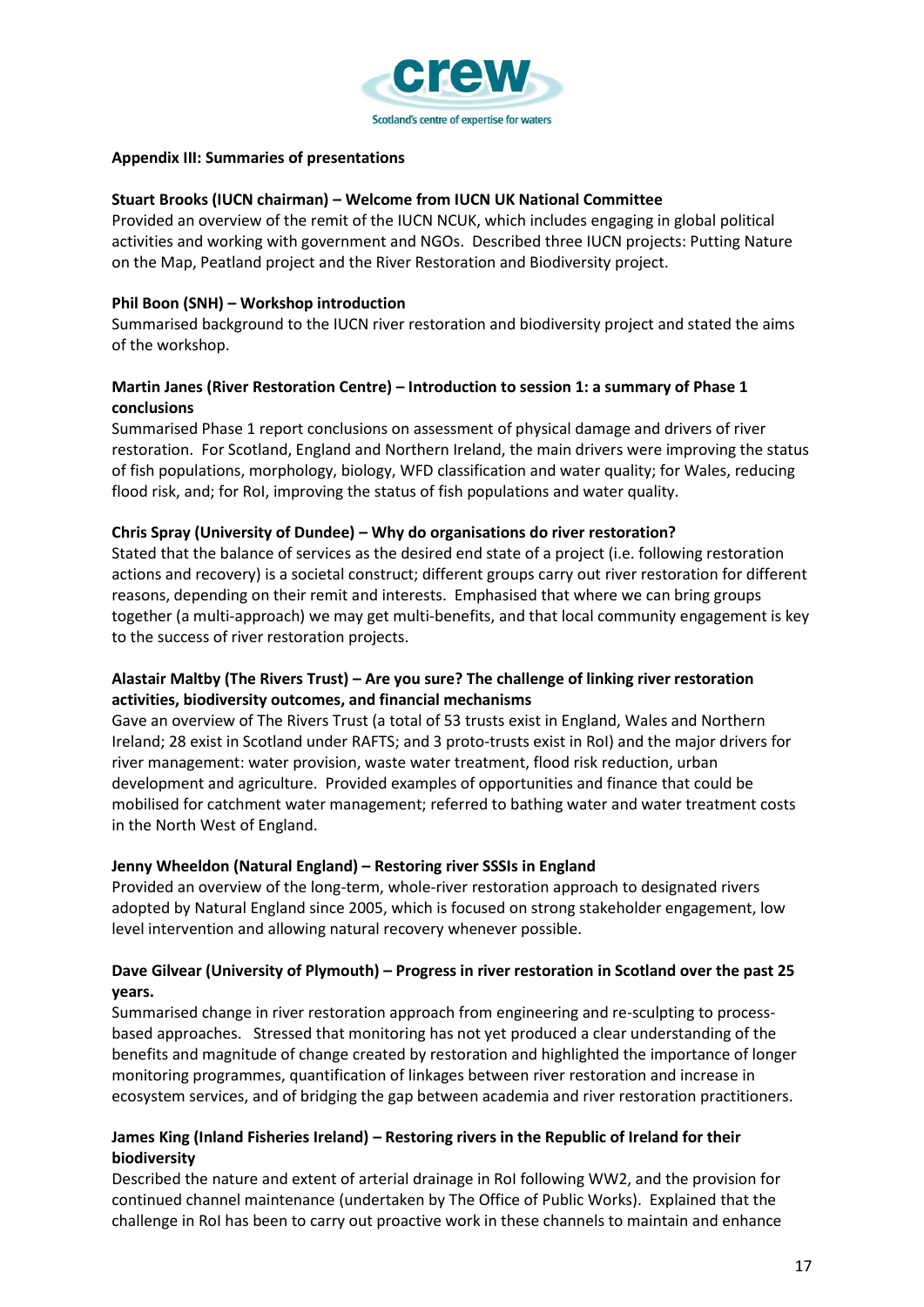

habitat conditions for fish through altering river-bed profiles and creating physical heterogeneity while maintaining the drainage function of the channels.

## **Steve Addy (James Hutton Institute) – Introduction to session 2: a summary of Phase 1 conclusions**

Highlighted report findings that few studies assess both physical and ecological response to river restoration; active restoration usually results in improved habitat diversity but does not necessarily equal improved diversity of biota. Stated need to improve evidence base of process-based river restoration across multiple river types and scales, produce biological indicators of physical modification, and to target key pressures to instigate recovery.

## **Nick Clifford (King's London) – Trends in river restoration over the past 20 years (focused on the UK)**

Noted increase in river restoration as an academic pursuit. Raised points that rise of ecological and ecosystem drivers for restoration are not matched by the scale of our ambition, altitude of most river restoration projects is low and systems tend to be low energy, and wide ecosystem service goals may not be achievable. Highlighted the need for achievable, specific project goals, consideration of sediment transport rates and learning from existing data to improve current practice for different intervention types.

## **Helen Reid (Environment Agency) – Improving communication of the evidence base for restoring dynamic rivers in Cumbria**

Highlighted the need to tailor communication to the specific target audience(s) e.g. the public, digger drivers, etc. to enable application of process-based science. Advocated use of real data and portable flumes to communicate concepts and sympathetic management.

## **Kenny MacDougall (EnviroCentre Ltd) – Design, construction and monitoring of the Rottal Burn restoration scheme**

Noted difficulties in dealing with uncertainty in physical processes, how far along you take the investigation of natural processes and of communicating technical aspects to the public and landowners. Described the effects of a 1 in 10 year flood shortly after restoration of the Rottal Burn. Questioned whether innovative approaches to river restoration are being disseminated, and whether results of monitoring are being used to improve methods.

## **Malcolm Newson (Tyne Rivers Trust) – Engaging stakeholders with hydromorphology: refuting the myths**

Spoke about the problems of educating stakeholders on the key concepts in river science in order to refute several 'myths' of river functioning that can present a major obstacle to gain community acceptance of river restoration projects and sympathetic river management. Village hall meetings, site visits, portable flumes and short briefings on key concepts have been used to educate and allay the concerns of stakeholders. Highlighted a need to develop appropriate tools to inform actions but also underlined the importance of walkover surveys to understand the particular river context.

## **Hamish Moir (cbec eco engineering) – Restoring natural geomorphic process to river environments influenced by practical design constraints**

Summarised the range of restoration styles that are influenced by the degree of physical constraint and geomorphic dynamism. Range from 'assisted recovery' (e.g. Allt Lorgy scheme), to 'initial conditions design' (e.g. Eddleston Water) and 'functional design' (e.g. Mains of Dyce channel). Emphasised the need for understanding and appreciating risks in river restoration projects, using science to inform river restoration design, carrying out post-intervention monitoring and the lack of restoration actions tackling pressures outside the river corridor.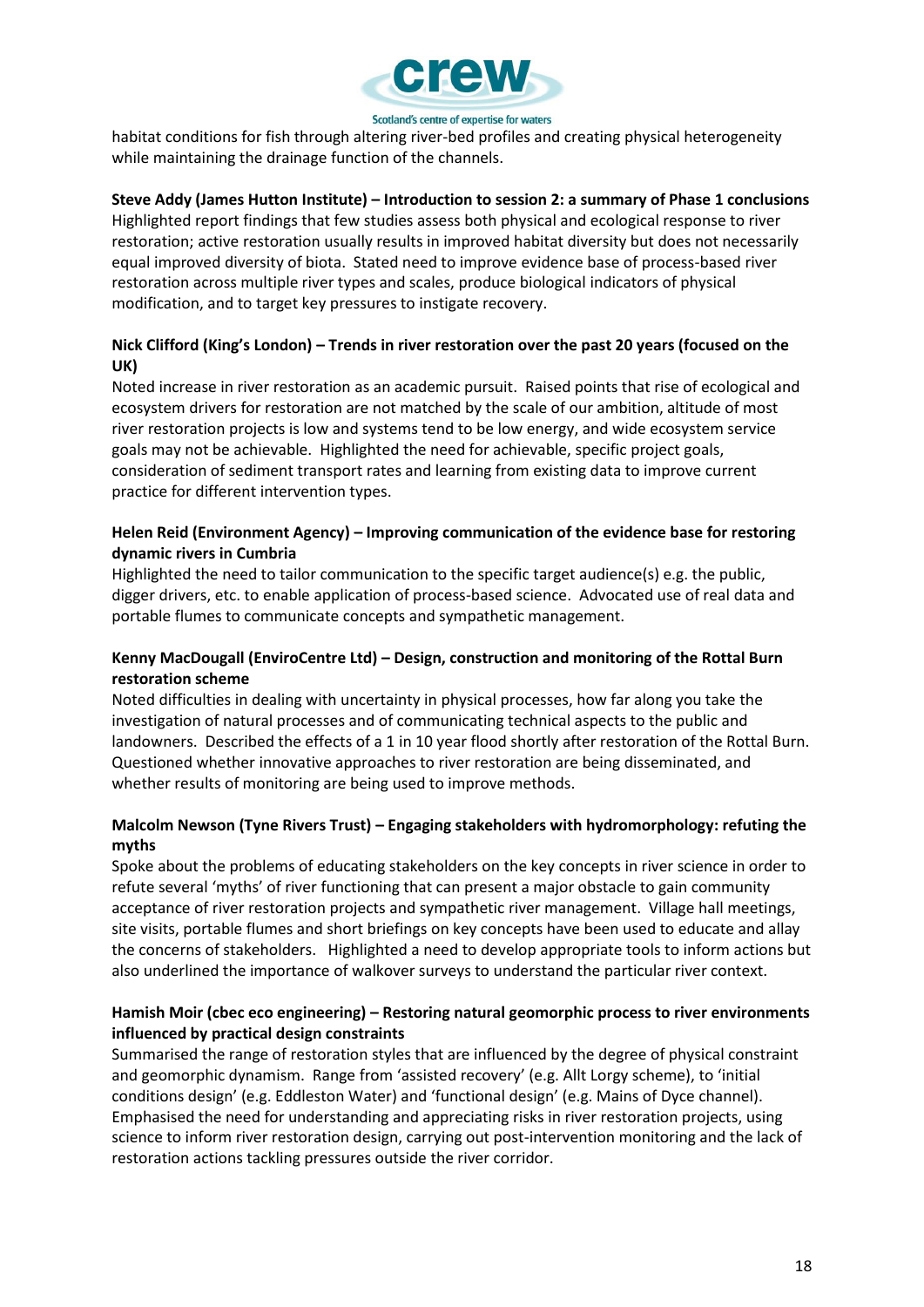

**Steve Addy (James Hutton Institute) – Monitoring the physical response to river restoration** Spoke about the need for furthering understanding of geomorphic changes (styles, directions and magnitude of changes) in a greater range of river styles and restoration types. Also highlighted the role that advanced monitoring methods (e.g. use of UAV-based remote sensing) combined with cheaper, quicker methods play in broadening the evidence base.

## **Terry Langford (University of Southampton) – On the need for simple indices for assessing restoration success**

Suggested that ignorance of ecological responses in restoration projects was due to a lack of simple targets, clear methods and indicators that are understandable to non-specialists. Believes lack of monitoring of geomorphology and ecology is probably because proponents of restoration don't want to know. Stated that ecology is often used as a 'smokescreen' to implement potentially controversial flood prevention schemes as conservation projects.

## **Ian Cowx (University of Hull) – Measuring success of river restoration actions using end-points and benchmarking**

Summarised findings from a European wide review of river restoration (REFORM project) that included 671 case studies. Showed that monitoring is rarely quantitative with a lack of information on costs and benefits. Highlighted the importance of robust restoration project planning that considers risks, uncertainties, clear successes and outcomes.

## **Steve Ormerod (Cardiff University) – The ecology of restoration and recovery: a high-level view**

Demonstrated the successful recovery of river biota to improvements of water quality in England and Wales between 1991 and 2008. Showed that some species in rural environments are in decline perhaps due to pressures of temperature rise and nutrient input. Outlined a major new research initiative that aims to examine the links between biodiversity and key ecosystem services provided by rivers (fisheries, clean water, birds for their cultural value).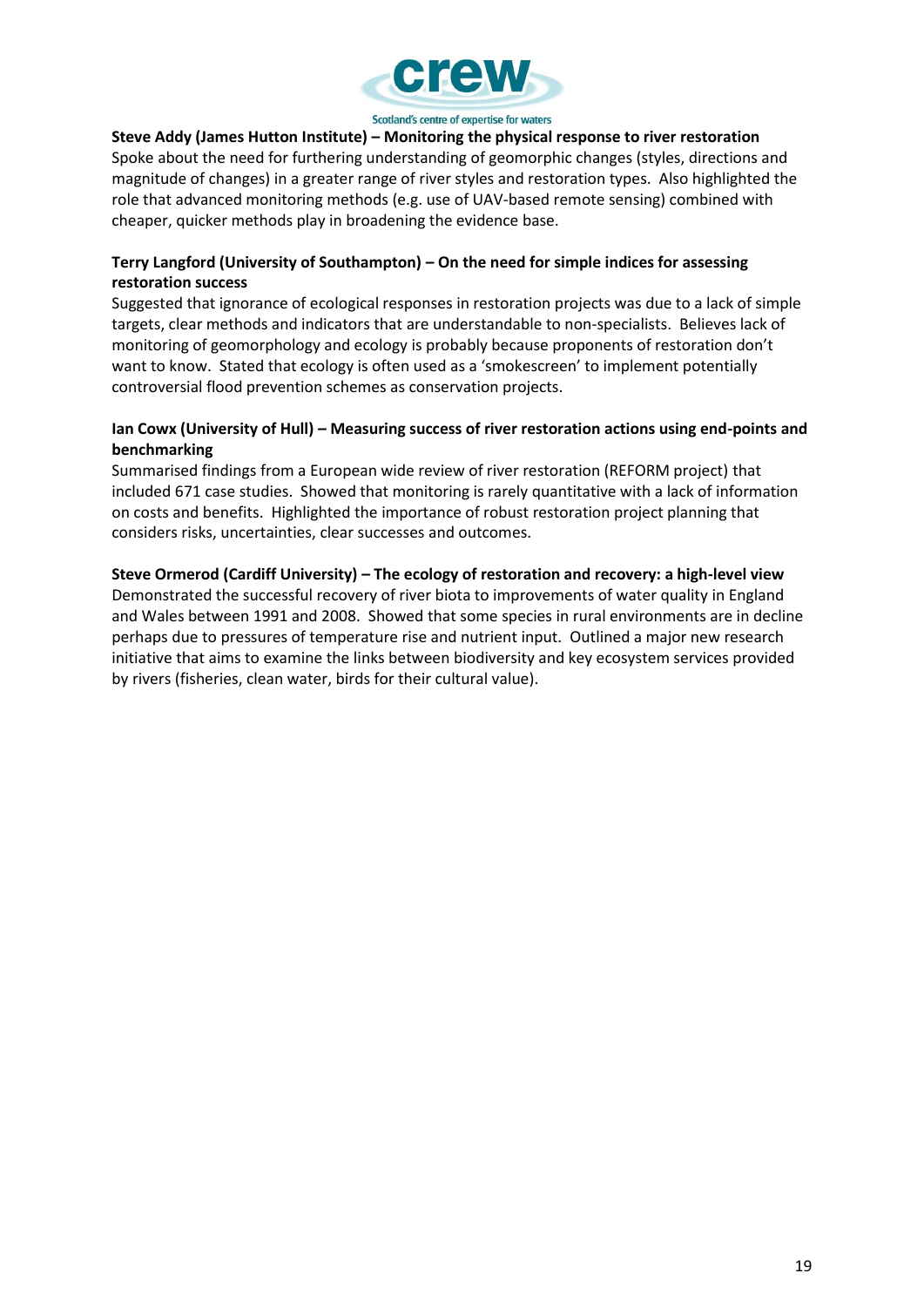

## <span id="page-20-0"></span>**Appendix IV: Agreed position statements and voting results.**

| <b>Position statement</b>                                                                                                                                  | <b>Agree</b> | <b>Disagree</b> | <b>Abstain</b> |
|------------------------------------------------------------------------------------------------------------------------------------------------------------|--------------|-----------------|----------------|
| Setting the scene                                                                                                                                          |              |                 |                |
| There is evidence of widespread damage to rivers across<br>the UK and Ireland, thus emphasising the need for a<br>strategic approach to river restoration. | 31           | 0               | 13             |
| <b>Ecosystems approach</b>                                                                                                                                 |              |                 |                |
| An ecosystem services approach is needed to complement<br>biodiversity conservation in river restoration but should<br>not replace it.                     | 35           | $\mathbf{1}$    | 8              |
| <b>Regulations</b>                                                                                                                                         |              |                 |                |
| Better regulations and incentives are needed for river<br>restoration.                                                                                     | 38           | $\mathbf 0$     | 6              |
| Links to other plans and priorities                                                                                                                        |              |                 |                |
| National Biodiversity Action Plan should be reflected in<br>river restoration plans.                                                                       | 6            | $\mathbf{1}$    | 37             |
| We recognise the need for specific restoration projects to<br>safeguard 'iconic' species.                                                                  | 32           | 4               | 8              |
| 'Iconic' species can be useful vehicles for promoting river<br>restoration concepts and projects.                                                          | 35           | 0               | 9              |
| <b>Funding and incentives</b>                                                                                                                              |              |                 |                |
| River restoration projects require long-term funding.                                                                                                      | 34           | 0               | 10             |
| Businesses should be encouraged to explore options for<br>river restoration that can reduce their costs while aiding<br>natural processes.                 | 37           | $\mathbf{0}$    | 7              |
| Communication                                                                                                                                              |              |                 |                |
| We need to communicate which river restoration<br>techniques are effective for achieving different goals.                                                  | 31           | $\mathbf{1}$    | 12             |
| We need to learn from and share our failures in river<br>restoration.                                                                                      | 38           | 0               | 6              |
| River restoration needs a Government champion.                                                                                                             | 24           | $\mathbf{1}$    | 19             |
| To achieve river restoration benefits we need to<br>understand the behaviour and motivation of people.                                                     | 25           | 1               | 18             |
| To influence politicians, landowners, and the wider public<br>we need to demonstrate and communicate that river<br>restoration outcomes are beneficial.    | 34           | $\Omega$        | 10             |
| River restoration should always be discussed in the context<br>of the whole catchment because this brings multiple<br>benefits.                            | 36           | 0               | 8              |
| <b>Evidence and monitoring</b>                                                                                                                             |              |                 |                |
| We need to ensure that we always use the best science for<br>river restoration.                                                                            | 33           | 0               | 11             |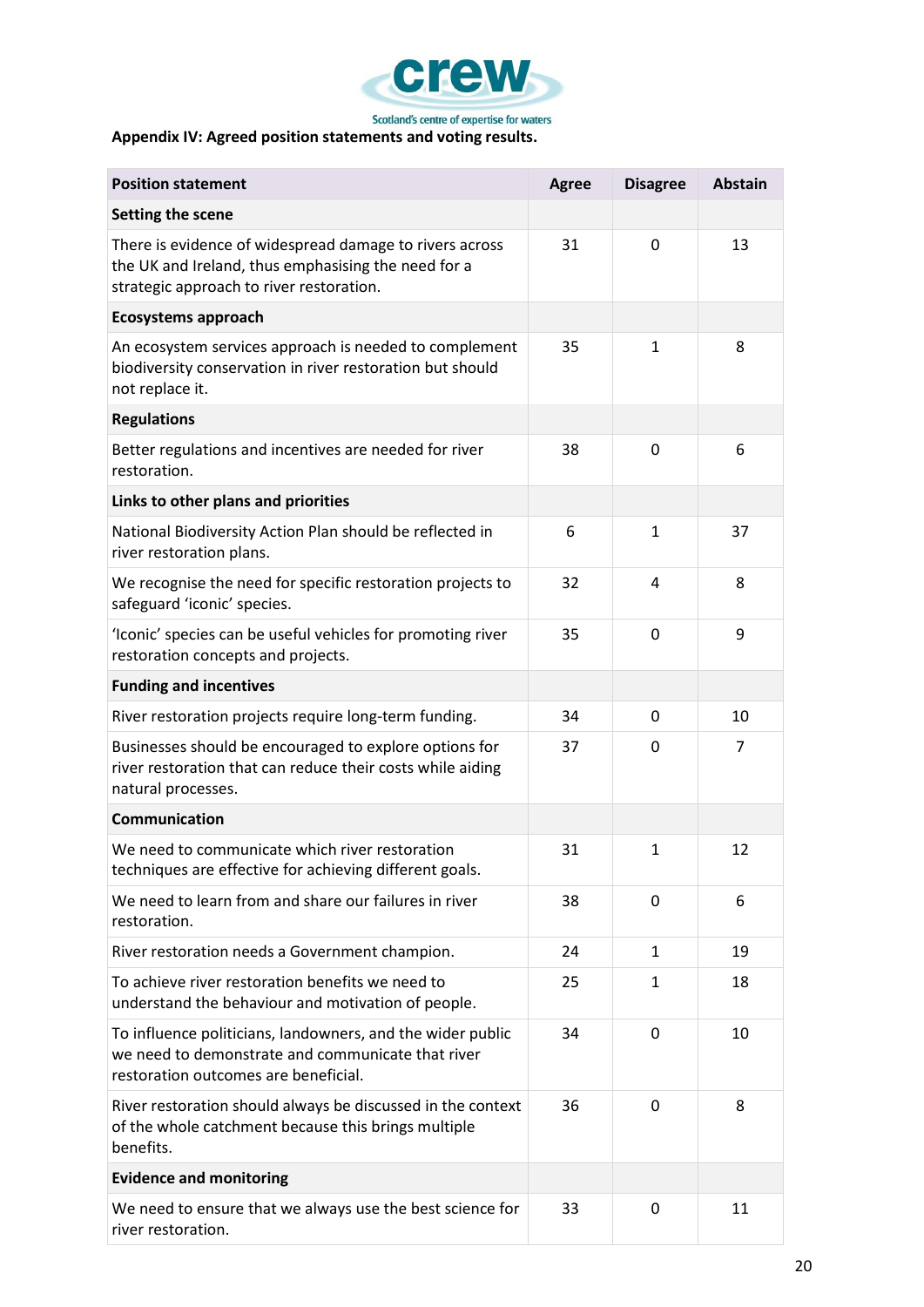

| We have sufficient confidence in what we know about the<br>relationships between habitats and biota to help carry out<br>and 'sell' river restoration.       | 15 | 9              | 20 |
|--------------------------------------------------------------------------------------------------------------------------------------------------------------|----|----------------|----|
| There is a need for a research approach to detailed,<br>strategic, focused and long-term monitoring.                                                         | 34 | $\mathbf 0$    | 10 |
| There is a need for clear, simple and targeted monitoring<br>before and after river restoration projects.                                                    | 33 | 1              | 10 |
| It should not be assumed that statutory monitoring will be<br>sufficient to measure the successes or failures of river<br>restoration schemes.               | 34 | $\mathbf 0$    | 10 |
| <b>Scales and scope</b>                                                                                                                                      |    |                |    |
| Lateral connectivity, including floodplain and riparian<br>zones, should be considered more explicitly in river<br>restoration.                              | 34 | $\mathbf 0$    | 10 |
| We should recognise that the results of river restoration<br>are scale-dependent, both in space and time.                                                    | 35 | $\overline{0}$ | 9  |
| Both physical and biological processes should be<br>considered in river restoration.                                                                         | 36 | $\overline{0}$ | 8  |
| <b>Vision</b>                                                                                                                                                |    |                |    |
| Restoration should be seen not just as a means of<br>replacing lost environments but as a means of protecting<br>key resources against future change.        | 39 | $\mathbf 0$    | 5  |
| The concept of a 'guiding image' should be used to provide<br>a target for restoring rivers and for visualising and<br>monitoring river restoration schemes. | 13 | $\overline{2}$ | 29 |
| <b>Terminology</b>                                                                                                                                           |    |                |    |
| 'Woody debris' is not an appropriate term.                                                                                                                   | 29 | $\mathbf 0$    | 15 |
| <b>Partnership working</b>                                                                                                                                   |    |                |    |
| Synergies between different sectors need to be identified<br>to maximise the success of river restoration.                                                   | 34 | 1              | 9  |